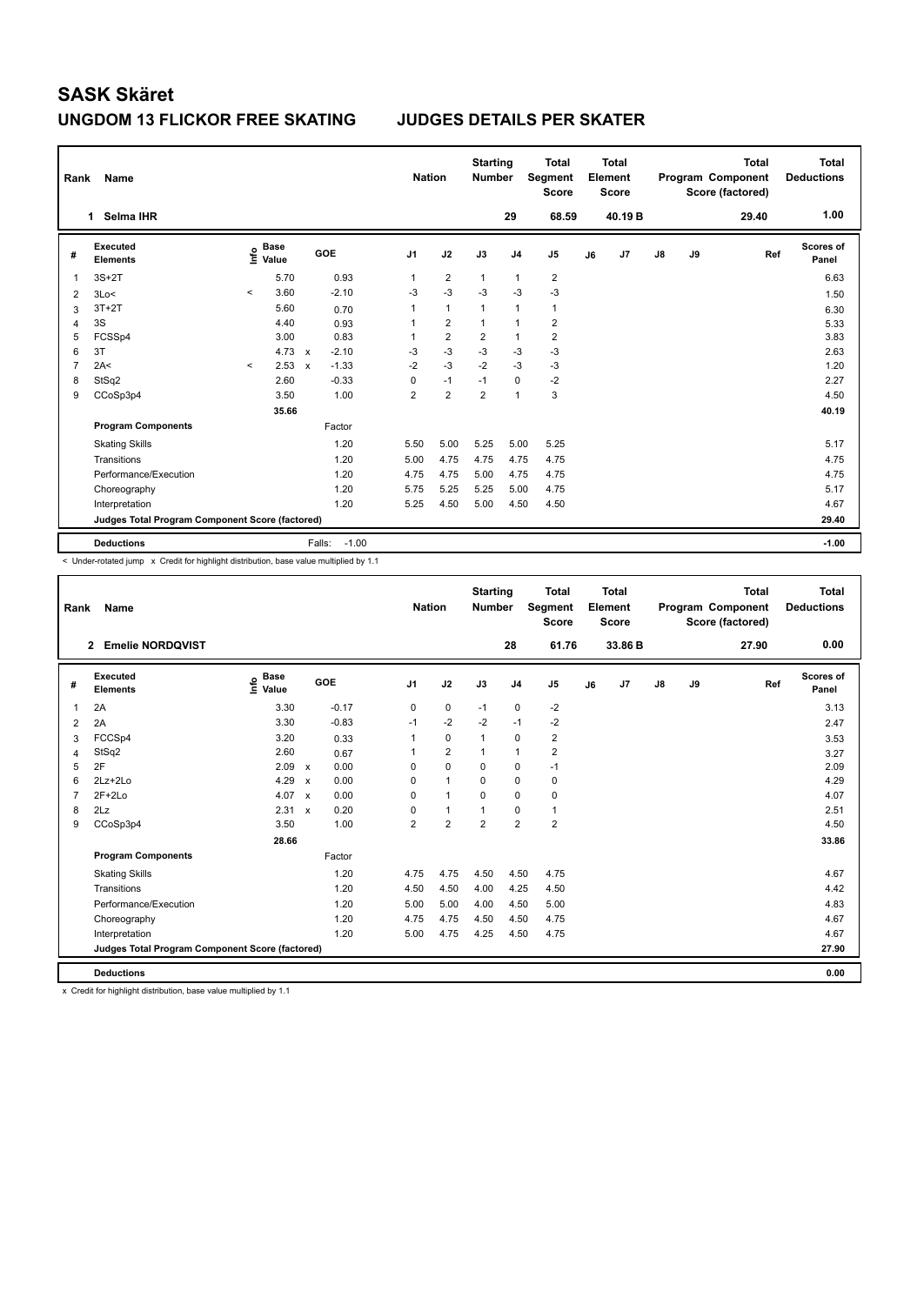### **UNGDOM 13 FLICKOR FREE SKATING JUDGES DETAILS PER SKATER**

| Rank | Name                                            |                                    |                           |         |                | <b>Nation</b> | <b>Starting</b><br><b>Number</b> |                | <b>Total</b><br>Segment<br><b>Score</b> |    | <b>Total</b><br>Element<br><b>Score</b> |               |    | <b>Total</b><br>Program Component<br>Score (factored) | Total<br><b>Deductions</b> |
|------|-------------------------------------------------|------------------------------------|---------------------------|---------|----------------|---------------|----------------------------------|----------------|-----------------------------------------|----|-----------------------------------------|---------------|----|-------------------------------------------------------|----------------------------|
|      | <b>Emelie LING</b><br>3                         |                                    |                           |         |                |               |                                  | 27             | 49.85                                   |    | 23.85                                   |               |    | 26.00                                                 | 0.00                       |
| #    | Executed<br><b>Elements</b>                     | <b>Base</b><br>$\frac{6}{5}$ Value |                           | GOE     | J <sub>1</sub> | J2            | J3                               | J4             | J <sub>5</sub>                          | J6 | J7                                      | $\mathsf{J}8$ | J9 | Ref                                                   | <b>Scores of</b><br>Panel  |
| -1   | 2Lz                                             | 2.10                               |                           | 0.30    | 1              | $\mathbf{1}$  | $\mathbf{1}$                     | 1              | $\overline{1}$                          |    |                                         |               |    |                                                       | 2.40                       |
| 2    | 2F                                              | 1.90                               |                           | 0.30    | 1              | $\mathbf{1}$  | $\mathbf{1}$                     | 1              | $\overline{1}$                          |    |                                         |               |    |                                                       | 2.20                       |
| 3    | $2S+2T$                                         | 2.60                               |                           | 0.13    | 1              | $\mathbf 0$   | 0                                | 1              | 2                                       |    |                                         |               |    |                                                       | 2.73                       |
| 4    | CCoSp3p4                                        | 3.50                               |                           | 0.67    | 1              | 1             | $\mathbf{1}$                     | $\overline{2}$ | $\overline{2}$                          |    |                                         |               |    |                                                       | 4.17                       |
| 5    | StSq3                                           | 3.30                               |                           | 0.50    | 1              | $\mathbf{1}$  | $\mathbf{1}$                     | 1              | 1                                       |    |                                         |               |    |                                                       | 3.80                       |
| 6    | 1A                                              | 1.21                               | $\mathsf{x}$              | 0.20    | 1              | $\mathbf{1}$  | 1                                | 0              | 1                                       |    |                                         |               |    |                                                       | 1.41                       |
| 7    | 1Lz                                             | 0.66                               | $\boldsymbol{\mathsf{x}}$ | 0.00    | 0              | 0             | 0                                | 0              | 0                                       |    |                                         |               |    |                                                       | 0.66                       |
| 8    | $2Lo+2T$                                        | 3.41                               | $\boldsymbol{\mathsf{x}}$ | $-0.20$ | $-1$           | $\mathbf 0$   | $-1$                             | 0              | $-1$                                    |    |                                         |               |    |                                                       | 3.21                       |
| 9    | FCSSp3                                          | 2.60                               |                           | 0.67    | $\overline{2}$ | 1             | 1                                | 1              | $\overline{\mathbf{c}}$                 |    |                                         |               |    |                                                       | 3.27                       |
|      |                                                 | 21.28                              |                           |         |                |               |                                  |                |                                         |    |                                         |               |    |                                                       | 23.85                      |
|      | <b>Program Components</b>                       |                                    |                           | Factor  |                |               |                                  |                |                                         |    |                                         |               |    |                                                       |                            |
|      | <b>Skating Skills</b>                           |                                    |                           | 1.20    | 4.50           | 4.50          | 4.00                             | 4.25           | 4.25                                    |    |                                         |               |    |                                                       | 4.33                       |
|      | Transitions                                     |                                    |                           | 1.20    | 4.50           | 4.25          | 3.75                             | 4.25           | 4.00                                    |    |                                         |               |    |                                                       | 4.17                       |
|      | Performance/Execution                           |                                    |                           | 1.20    | 4.75           | 4.50          | 4.00                             | 4.50           | 4.50                                    |    |                                         |               |    |                                                       | 4.50                       |
|      | Choreography                                    |                                    |                           | 1.20    | 4.75           | 4.50          | 4.25                             | 4.75           | 4.25                                    |    |                                         |               |    |                                                       | 4.50                       |
|      | Interpretation                                  |                                    |                           | 1.20    | 4.75           | 4.00          | 4.00                             | 4.25           | 4.25                                    |    |                                         |               |    |                                                       | 4.17                       |
|      | Judges Total Program Component Score (factored) |                                    |                           |         |                |               |                                  |                |                                         |    |                                         |               |    |                                                       | 26.00                      |
|      | <b>Deductions</b>                               |                                    |                           |         |                |               |                                  |                |                                         |    |                                         |               |    |                                                       | 0.00                       |

x Credit for highlight distribution, base value multiplied by 1.1

| Rank                    | Name                                            |         |                      |                           |         | <b>Nation</b>  |                | <b>Starting</b><br><b>Number</b> |                | <b>Total</b><br><b>Segment</b><br><b>Score</b> |    | Total<br>Element<br><b>Score</b> |               |    | <b>Total</b><br>Program Component<br>Score (factored) | Total<br><b>Deductions</b> |
|-------------------------|-------------------------------------------------|---------|----------------------|---------------------------|---------|----------------|----------------|----------------------------------|----------------|------------------------------------------------|----|----------------------------------|---------------|----|-------------------------------------------------------|----------------------------|
|                         | 4 Sigrid TELLISKIVI                             |         |                      |                           |         |                |                |                                  | 25             | 48.82                                          |    | 26.12                            |               |    | 23.20                                                 | 0.50                       |
| #                       | Executed<br><b>Elements</b>                     | lnfo    | <b>Base</b><br>Value |                           | GOE     | J <sub>1</sub> | J2             | J3                               | J <sub>4</sub> | J <sub>5</sub>                                 | J6 | J7                               | $\mathsf{J}8$ | J9 | Ref                                                   | <b>Scores of</b><br>Panel  |
| $\mathbf{1}$            | 3S<                                             | $\prec$ | 3.10                 |                           | $-2.10$ | $-3$           | $-3$           | $-3$                             | $-3$           | $-3$                                           |    |                                  |               |    |                                                       | 1.00                       |
| $\overline{\mathbf{c}}$ | 1A                                              |         | 1.10                 |                           | 0.00    | $\mathbf 0$    | $\mathbf 0$    | $\mathbf 0$                      | $\mathbf 0$    | $\mathbf 0$                                    |    |                                  |               |    |                                                       | 1.10                       |
| 3                       | 2F                                              |         | 1.90                 |                           | 0.30    | 1              | $\mathbf{1}$   | $\mathbf{1}$                     | $\mathbf 0$    | $\mathbf{1}$                                   |    |                                  |               |    |                                                       | 2.20                       |
| 4                       | CCoSp3p4                                        |         | 3.50                 |                           | 0.50    | 1              | $\Omega$       |                                  | $\mathbf{1}$   | $\overline{\mathbf{c}}$                        |    |                                  |               |    |                                                       | 4.00                       |
| 5                       | StSq3                                           |         | 3.30                 |                           | 0.50    |                | $\overline{1}$ | $\overline{1}$                   | $\mathbf 0$    | $\mathbf{1}$                                   |    |                                  |               |    |                                                       | 3.80                       |
| 6                       | $2Lz+2Lo$                                       |         | 4.29                 | $\boldsymbol{\mathsf{x}}$ | 0.30    | 1              | $\mathbf{1}$   | 1                                | $\mathbf{1}$   | $\mathbf{1}$                                   |    |                                  |               |    |                                                       | 4.59                       |
| $\overline{7}$          | $2F+2T$                                         | т       | 3.52                 | $\boldsymbol{\mathsf{x}}$ | $-0.20$ | 0              | $\mathbf 0$    | $-1$                             | $-1$           | $-1$                                           |    |                                  |               |    |                                                       | 3.32                       |
| 8                       | 2Lz                                             |         | 2.31                 | $\mathsf{x}$              | 0.30    | 1              | $\mathbf{1}$   | $\mathbf{1}$                     | $\mathbf{1}$   | $\mathbf{1}$                                   |    |                                  |               |    |                                                       | 2.61                       |
| 9                       | FSSp4                                           |         | 3.00                 |                           | 0.50    | 1              | $\overline{1}$ | 1                                | $\mathbf{1}$   | $\mathbf{1}$                                   |    |                                  |               |    |                                                       | 3.50                       |
|                         |                                                 |         | 26.02                |                           |         |                |                |                                  |                |                                                |    |                                  |               |    |                                                       | 26.12                      |
|                         | <b>Program Components</b>                       |         |                      |                           | Factor  |                |                |                                  |                |                                                |    |                                  |               |    |                                                       |                            |
|                         | <b>Skating Skills</b>                           |         |                      |                           | 1.20    | 4.25           | 4.00           | 3.75                             | 3.50           | 3.75                                           |    |                                  |               |    |                                                       | 3.83                       |
|                         | Transitions                                     |         |                      |                           | 1.20    | 4.00           | 4.00           | 3.50                             | 3.75           | 3.75                                           |    |                                  |               |    |                                                       | 3.83                       |
|                         | Performance/Execution                           |         |                      |                           | 1.20    | 4.25           | 4.00           | 4.00                             | 3.75           | 4.25                                           |    |                                  |               |    |                                                       | 4.08                       |
|                         | Choreography                                    |         |                      |                           | 1.20    | 4.00           | 3.75           | 3.75                             | 3.50           | 4.25                                           |    |                                  |               |    |                                                       | 3.83                       |
|                         | Interpretation                                  |         |                      |                           | 1.20    | 4.25           | 3.75           | 3.75                             | 3.75           | 3.75                                           |    |                                  |               |    |                                                       | 3.75                       |
|                         | Judges Total Program Component Score (factored) |         |                      |                           |         |                |                |                                  |                |                                                |    |                                  |               |    |                                                       | 23.20                      |
|                         | <b>Deductions</b>                               |         |                      | Falls:                    | $-0.50$ |                |                |                                  |                |                                                |    |                                  |               |    |                                                       | $-0.50$                    |

< Under-rotated jump x Credit for highlight distribution, base value multiplied by 1.1 ! Not clear edge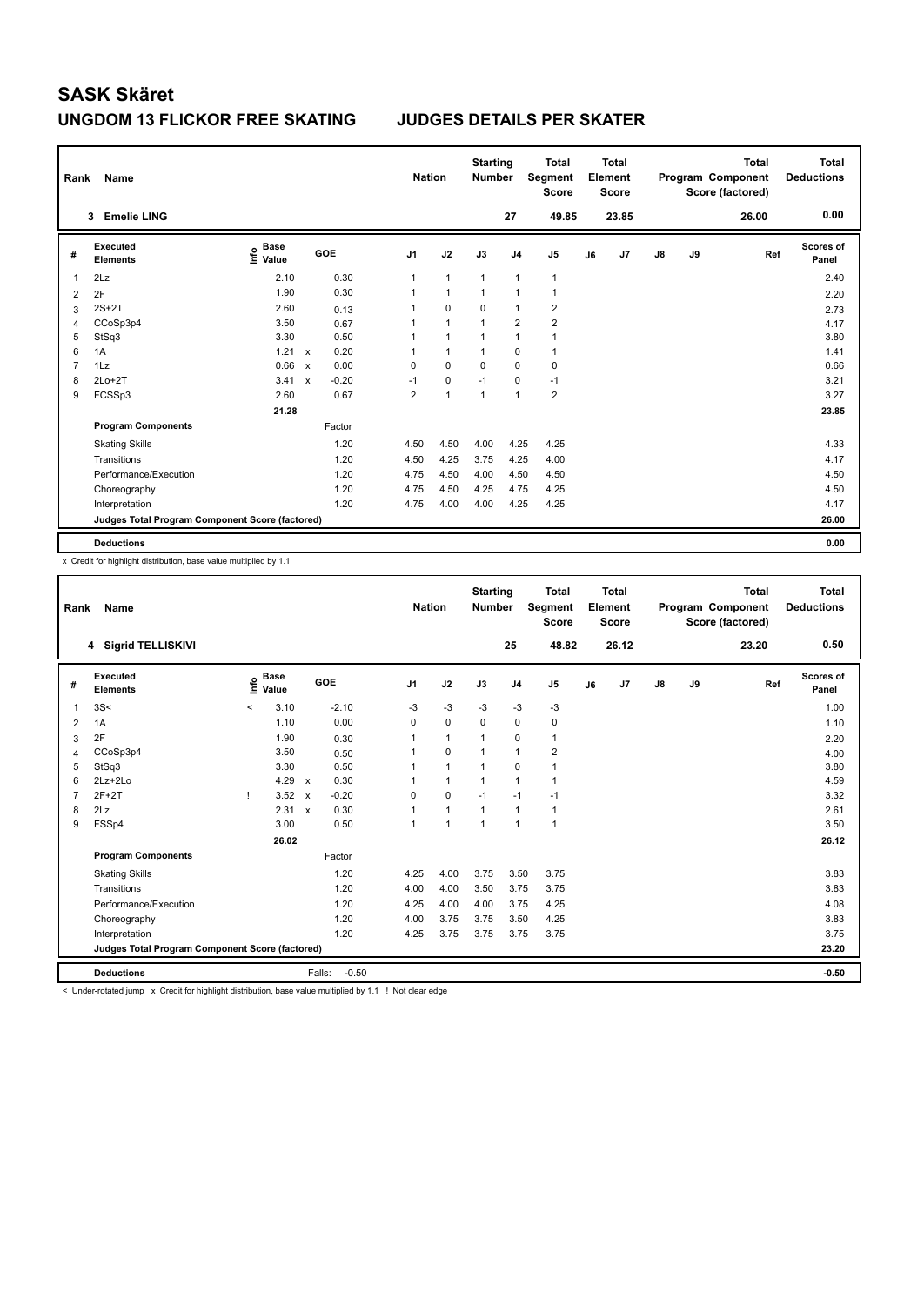### **UNGDOM 13 FLICKOR FREE SKATING JUDGES DETAILS PER SKATER**

| Rank           | Name                                            |              |                                  |                           |         |                | <b>Nation</b> |                | <b>Starting</b><br><b>Number</b> |                | <b>Total</b><br>Segment<br><b>Score</b> |    | Total<br>Element<br><b>Score</b> |               |    | Total<br>Program Component<br>Score (factored) | <b>Total</b><br><b>Deductions</b> |
|----------------|-------------------------------------------------|--------------|----------------------------------|---------------------------|---------|----------------|---------------|----------------|----------------------------------|----------------|-----------------------------------------|----|----------------------------------|---------------|----|------------------------------------------------|-----------------------------------|
|                | <b>Leia LANNESKOG</b><br>5.                     |              |                                  |                           |         |                |               |                |                                  | 26             | 47.92                                   |    | 23.62                            |               |    | 24.30                                          | 0.00                              |
| #              | Executed<br><b>Elements</b>                     |              | <b>Base</b><br>e Base<br>⊆ Value |                           | GOE     | J <sub>1</sub> |               | J2             | J3                               | J <sub>4</sub> | J <sub>5</sub>                          | J6 | J7                               | $\mathsf{J}8$ | J9 | Ref                                            | <b>Scores of</b><br>Panel         |
| 1              | 1A                                              |              | 1.10                             |                           | 0.07    | 0              |               | $\mathbf 0$    | $\mathbf 0$                      | $\overline{1}$ | $\mathbf{1}$                            |    |                                  |               |    |                                                | 1.17                              |
| $\overline{2}$ | $2F+2T$                                         |              | 3.20                             |                           | $-0.10$ | $-1$           |               | $\mathbf 0$    | $-1$                             | 0              | 0                                       |    |                                  |               |    |                                                | 3.10                              |
| 3              | 2Lo                                             |              | 1.80                             |                           | 0.30    | 1              |               | $\mathbf{1}$   | $\Omega$                         | $\mathbf{1}$   | $\mathbf{1}$                            |    |                                  |               |    |                                                | 2.10                              |
| 4              | CCoSp3p4                                        |              | 3.50                             |                           | 0.67    | 1              |               | $\overline{2}$ | $\mathbf 0$                      | $\overline{1}$ | $\overline{2}$                          |    |                                  |               |    |                                                | 4.17                              |
| 5              | 2Lz                                             |              | 2.31                             | $\mathsf{x}$              | 0.10    | 0              |               | $\mathbf{1}$   | $\mathbf 0$                      | 0              | $\mathbf{1}$                            |    |                                  |               |    |                                                | 2.41                              |
| 6              | 2F                                              | $\mathbf{I}$ | 2.09                             | $\boldsymbol{\mathsf{x}}$ | $-0.20$ | 0              |               | $\mathbf 0$    | $-1$                             | $-1$           | $-1$                                    |    |                                  |               |    |                                                | 1.89                              |
| 7              | 2Lz                                             |              | 2.31                             | $\boldsymbol{\mathsf{x}}$ | $-0.30$ | $-1$           |               | $-1$           | $-1$                             | $\mathbf 0$    | $-2$                                    |    |                                  |               |    |                                                | 2.01                              |
| 8              | StSq2                                           |              | 2.60                             |                           | 0.67    | 1              |               | $\overline{2}$ | 1                                | $\mathbf{1}$   | $\overline{\mathbf{c}}$                 |    |                                  |               |    |                                                | 3.27                              |
| 9              | FSSp4                                           |              | 3.00                             |                           | 0.50    | 1              |               | 1              | 1                                | 1              | $\overline{1}$                          |    |                                  |               |    |                                                | 3.50                              |
|                |                                                 |              | 21.91                            |                           |         |                |               |                |                                  |                |                                         |    |                                  |               |    |                                                | 23.62                             |
|                | <b>Program Components</b>                       |              |                                  |                           | Factor  |                |               |                |                                  |                |                                         |    |                                  |               |    |                                                |                                   |
|                | <b>Skating Skills</b>                           |              |                                  |                           | 1.20    | 4.25           |               | 4.50           | 4.00                             | 4.00           | 3.75                                    |    |                                  |               |    |                                                | 4.08                              |
|                | Transitions                                     |              |                                  |                           | 1.20    | 4.00           |               | 4.00           | 3.50                             | 3.75           | 3.75                                    |    |                                  |               |    |                                                | 3.83                              |
|                | Performance/Execution                           |              |                                  |                           | 1.20    | 4.50           |               | 4.50           | 3.50                             | 4.25           | 4.25                                    |    |                                  |               |    |                                                | 4.33                              |
|                | Choreography                                    |              |                                  |                           | 1.20    | 4.25           |               | 4.50           | 4.00                             | 3.75           | 4.00                                    |    |                                  |               |    |                                                | 4.08                              |
|                | Interpretation                                  |              |                                  |                           | 1.20    | 4.50           |               | 4.00           | 3.75                             | 4.00           | 3.75                                    |    |                                  |               |    |                                                | 3.92                              |
|                | Judges Total Program Component Score (factored) |              |                                  |                           |         |                |               |                |                                  |                |                                         |    |                                  |               |    |                                                | 24.30                             |
|                | <b>Deductions</b>                               |              |                                  |                           |         |                |               |                |                                  |                |                                         |    |                                  |               |    |                                                | 0.00                              |

x Credit for highlight distribution, base value multiplied by 1.1 ! Not clear edge

| Rank           | <b>Name</b>                                     |                                  |                           |         | <b>Nation</b>  |              | <b>Starting</b><br><b>Number</b> |                | <b>Total</b><br>Segment<br><b>Score</b> |    | Total<br>Element<br><b>Score</b> |               |    | <b>Total</b><br>Program Component<br>Score (factored) | <b>Total</b><br><b>Deductions</b> |
|----------------|-------------------------------------------------|----------------------------------|---------------------------|---------|----------------|--------------|----------------------------------|----------------|-----------------------------------------|----|----------------------------------|---------------|----|-------------------------------------------------------|-----------------------------------|
|                | <b>Julia BROVALL</b><br>6                       |                                  |                           |         |                |              |                                  | 24             | 47.26                                   |    | 25.46 B                          |               |    | 22.30                                                 | 0.50                              |
| #              | Executed<br><b>Elements</b>                     | <b>Base</b><br>e Base<br>⊆ Value | GOE                       |         | J <sub>1</sub> | J2           | J3                               | J <sub>4</sub> | J <sub>5</sub>                          | J6 | J <sub>7</sub>                   | $\mathsf{J}8$ | J9 | Ref                                                   | Scores of<br>Panel                |
| $\overline{1}$ | 2A                                              | 3.30                             |                           | $-1.50$ | $-3$           | $-3$         | $-3$                             | $-3$           | $-3$                                    |    |                                  |               |    |                                                       | 1.80                              |
| 2              | $2Lo+2T$                                        | 3.10                             |                           | 0.10    | 0              | $\mathbf{1}$ | $\mathbf 0$                      | $\mathbf 0$    | 1                                       |    |                                  |               |    |                                                       | 3.20                              |
| 3              | $2Lz+2T$                                        | 3.40                             |                           | $-0.20$ | 0              | $-1$         | $-1$                             | $-1$           | 0                                       |    |                                  |               |    |                                                       | 3.20                              |
| 4              | CCoSp2p3                                        | 2.50                             |                           | 0.17    | 0              | $\mathbf 0$  | $\mathbf{1}$                     | $\mathbf 0$    | 1                                       |    |                                  |               |    |                                                       | 2.67                              |
| 5              | StSq3                                           | 3.30                             |                           | 0.50    | 0              | $\mathbf{1}$ | 1                                | $\mathbf{1}$   | $\overline{2}$                          |    |                                  |               |    |                                                       | 3.80                              |
| 6              | 2Lz                                             | 2.31                             | $\mathbf{x}$              | 0.00    | 0              | $\mathbf 0$  | $\Omega$                         | $\mathbf 0$    | 0                                       |    |                                  |               |    |                                                       | 2.31                              |
| $\overline{7}$ | 2Lo                                             | 1.98                             | $\mathsf{x}$              | 0.00    | 0              | $\mathbf 0$  | $\mathbf 0$                      | $\mathbf 0$    | 1                                       |    |                                  |               |    |                                                       | 1.98                              |
| 8              | 2S                                              | 1.43                             | $\boldsymbol{\mathsf{x}}$ | 0.07    |                | $\mathbf 0$  | $\mathbf 0$                      | $\mathbf 0$    | 1                                       |    |                                  |               |    |                                                       | 1.50                              |
| 9              | FCSSp4                                          | 3.00                             |                           | 0.00    | 0              | $\mathbf 0$  | $\Omega$                         | 0              | $\mathbf 0$                             |    |                                  |               |    |                                                       | 3.00                              |
|                |                                                 | 24.32                            |                           |         |                |              |                                  |                |                                         |    |                                  |               |    |                                                       | 25.46                             |
|                | <b>Program Components</b>                       |                                  |                           | Factor  |                |              |                                  |                |                                         |    |                                  |               |    |                                                       |                                   |
|                | <b>Skating Skills</b>                           |                                  |                           | 1.20    | 4.00           | 4.00         | 3.75                             | 3.75           | 4.00                                    |    |                                  |               |    |                                                       | 3.92                              |
|                | Transitions                                     |                                  |                           | 1.20    | 3.50           | 3.75         | 3.25                             | 3.50           | 3.50                                    |    |                                  |               |    |                                                       | 3.50                              |
|                | Performance/Execution                           |                                  |                           | 1.20    | 3.50           | 3.75         | 3.50                             | 3.75           | 4.00                                    |    |                                  |               |    |                                                       | 3.67                              |
|                | Choreography                                    |                                  |                           | 1.20    | 3.75           | 4.25         | 3.75                             | 4.00           | 3.50                                    |    |                                  |               |    |                                                       | 3.83                              |
|                | Interpretation                                  |                                  |                           | 1.20    | 3.50           | 4.00         | 3.75                             | 3.75           | 3.50                                    |    |                                  |               |    |                                                       | 3.67                              |
|                | Judges Total Program Component Score (factored) |                                  |                           |         |                |              |                                  |                |                                         |    |                                  |               |    |                                                       | 22.30                             |
|                | <b>Deductions</b>                               |                                  | Falls:                    | $-0.50$ |                |              |                                  |                |                                         |    |                                  |               |    |                                                       | $-0.50$                           |

x Credit for highlight distribution, base value multiplied by 1.1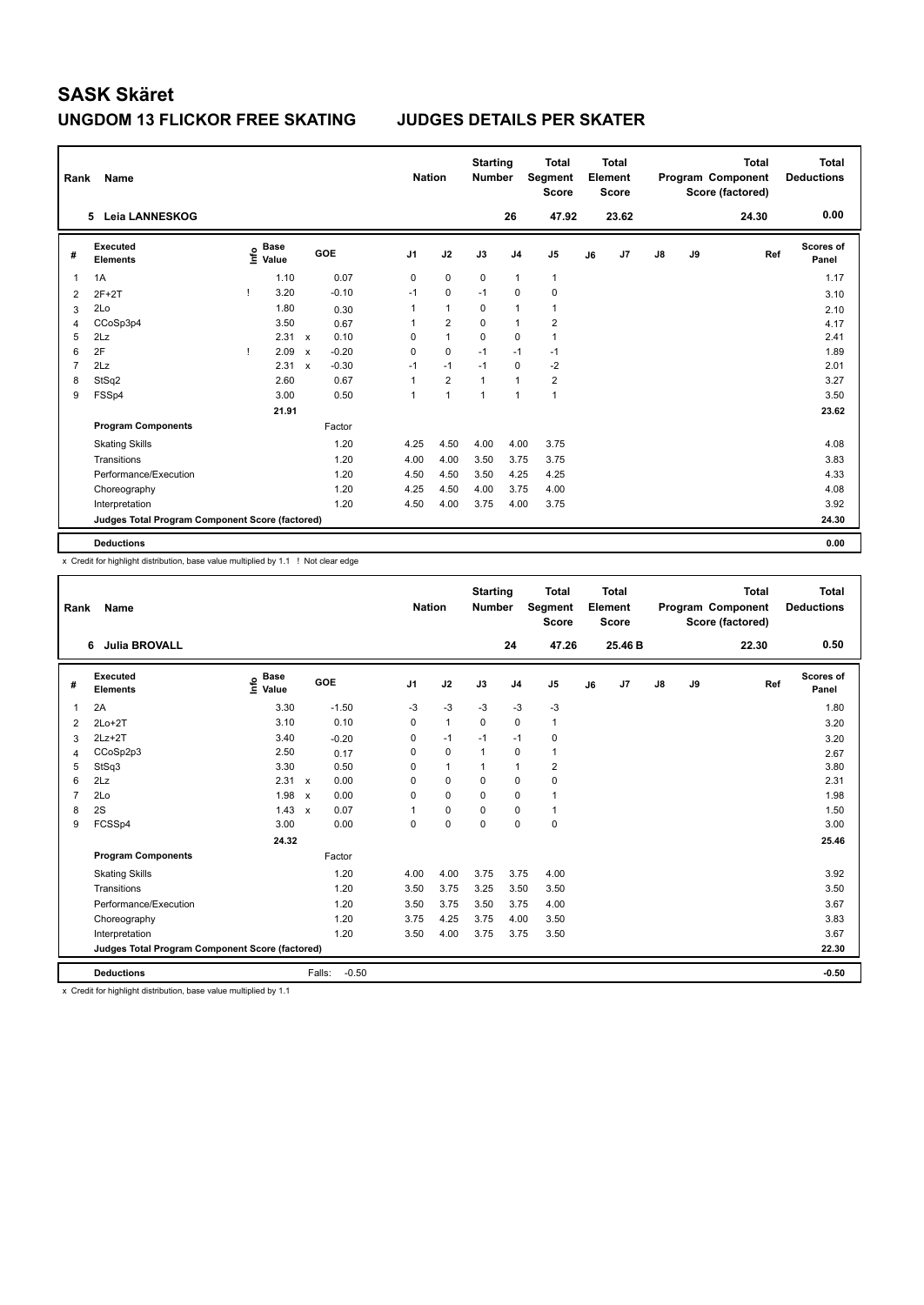### **UNGDOM 13 FLICKOR FREE SKATING JUDGES DETAILS PER SKATER**

| Rank           | Name                                            |                                  |              |         |                | <b>Nation</b> | <b>Starting</b><br><b>Number</b> |                | <b>Total</b><br>Segment<br><b>Score</b> |    | <b>Total</b><br>Element<br><b>Score</b> |               |    | <b>Total</b><br>Program Component<br>Score (factored) | <b>Total</b><br><b>Deductions</b> |
|----------------|-------------------------------------------------|----------------------------------|--------------|---------|----------------|---------------|----------------------------------|----------------|-----------------------------------------|----|-----------------------------------------|---------------|----|-------------------------------------------------------|-----------------------------------|
|                | <b>Ines ANDERSSON</b><br>$\overline{7}$         |                                  |              |         |                |               |                                  | 19             | 46.34                                   |    | 24.74                                   |               |    | 21.60                                                 | 0.00                              |
| #              | Executed<br><b>Elements</b>                     | <b>Base</b><br>e Base<br>⊆ Value |              | GOE     | J1             | J2            | J3                               | J <sub>4</sub> | J <sub>5</sub>                          | J6 | J <sub>7</sub>                          | $\mathsf{J}8$ | J9 | Ref                                                   | Scores of<br>Panel                |
| 1              | 2Lz                                             | 2.10                             |              | $-0.10$ | 0              | $\mathbf 0$   | $\mathbf 0$                      | $-1$           | $-1$                                    |    |                                         |               |    |                                                       | 2.00                              |
| $\overline{2}$ | 2Lo+2Lo                                         | 3.60                             |              | 0.10    | 1              | $\mathbf 0$   | $\mathbf{1}$                     | $\mathbf 0$    | $\mathbf 0$                             |    |                                         |               |    |                                                       | 3.70                              |
| 3              | FSSp3                                           | 2.60                             |              | 0.50    | 2              | $\mathbf{1}$  | 0                                | $\overline{1}$ | $\mathbf{1}$                            |    |                                         |               |    |                                                       | 3.10                              |
| 4              | 2F                                              | 1.90                             |              | 0.30    | 1              | $\mathbf 0$   | 1                                | $\overline{1}$ | $\overline{1}$                          |    |                                         |               |    |                                                       | 2.20                              |
| 5              | $1A+2T$                                         | 2.40                             |              | 0.07    | 0              | $\mathbf{1}$  | 0                                | 0              | 1                                       |    |                                         |               |    |                                                       | 2.47                              |
| 6              | 2Lz                                             | 2.31                             | $\mathsf{x}$ | 0.10    | 0              | $\mathbf{1}$  | $\mathbf 0$                      | $\mathbf 0$    | 1                                       |    |                                         |               |    |                                                       | 2.41                              |
| $\overline{7}$ | CCoSp3p4                                        | 3.50                             |              | 0.50    | $\overline{2}$ | $\mathbf{1}$  | 1                                | $\mathbf{1}$   | $\mathbf{1}$                            |    |                                         |               |    |                                                       | 4.00                              |
| 8              | 2F                                              | 2.09                             | $\mathsf{x}$ | 0.00    | 0              | $\mathbf 0$   | $\Omega$                         | 0              | $-1$                                    |    |                                         |               |    |                                                       | 2.09                              |
| 9              | StSq2                                           | 2.60                             |              | 0.17    | 0              | 0             | 1                                | $\Omega$       | $\overline{1}$                          |    |                                         |               |    |                                                       | 2.77                              |
|                |                                                 | 23.10                            |              |         |                |               |                                  |                |                                         |    |                                         |               |    |                                                       | 24.74                             |
|                | <b>Program Components</b>                       |                                  |              | Factor  |                |               |                                  |                |                                         |    |                                         |               |    |                                                       |                                   |
|                | <b>Skating Skills</b>                           |                                  |              | 1.20    | 4.25           | 3.75          | 3.50                             | 3.75           | 3.75                                    |    |                                         |               |    |                                                       | 3.75                              |
|                | Transitions                                     |                                  |              | 1.20    | 3.75           | 3.50          | 3.25                             | 3.50           | 3.25                                    |    |                                         |               |    |                                                       | 3.42                              |
|                | Performance/Execution                           |                                  |              | 1.20    | 4.00           | 3.75          | 3.50                             | 3.75           | 3.75                                    |    |                                         |               |    |                                                       | 3.75                              |
|                | Choreography                                    |                                  |              | 1.20    | 4.00           | 3.00          | 3.75                             | 3.50           | 3.50                                    |    |                                         |               |    |                                                       | 3.58                              |
|                | Interpretation                                  |                                  |              | 1.20    | 3.75           | 3.50          | 3.50                             | 3.50           | 3.50                                    |    |                                         |               |    |                                                       | 3.50                              |
|                | Judges Total Program Component Score (factored) |                                  |              |         |                |               |                                  |                |                                         |    |                                         |               |    |                                                       | 21.60                             |
|                | <b>Deductions</b>                               |                                  |              |         |                |               |                                  |                |                                         |    |                                         |               |    |                                                       | 0.00                              |

x Credit for highlight distribution, base value multiplied by 1.1

| Rank           | Name                                            |                              |                           |         | <b>Nation</b>  |                | <b>Starting</b><br><b>Number</b> |                | <b>Total</b><br><b>Segment</b><br><b>Score</b> |    | Total<br>Element<br><b>Score</b> |    |    | <b>Total</b><br>Program Component<br>Score (factored) | Total<br><b>Deductions</b> |
|----------------|-------------------------------------------------|------------------------------|---------------------------|---------|----------------|----------------|----------------------------------|----------------|------------------------------------------------|----|----------------------------------|----|----|-------------------------------------------------------|----------------------------|
|                | <b>Natalia JANSSON</b><br>8                     |                              |                           |         |                |                |                                  | 17             | 45.81                                          |    | 24.81                            |    |    | 21.50                                                 | 0.50                       |
| #              | Executed<br><b>Elements</b>                     | <b>Base</b><br>١nf٥<br>Value |                           | GOE     | J <sub>1</sub> | J2             | J3                               | J <sub>4</sub> | J <sub>5</sub>                                 | J6 | J7                               | J8 | J9 | Ref                                                   | Scores of<br>Panel         |
| 1              | 2A<                                             | 2.30<br>$\prec$              |                           | $-1.50$ | $-3$           | $-3$           | $-3$                             | $-3$           | $-3$                                           |    |                                  |    |    |                                                       | 0.80                       |
| $\overline{2}$ | $2Lz+2T$                                        | 3.40                         |                           | 0.00    | 0              | $\mathbf 0$    | $\mathbf 0$                      | $\mathbf 0$    | 0                                              |    |                                  |    |    |                                                       | 3.40                       |
| 3              | FSSp4                                           | 3.00                         |                           | 0.50    | 1              | $\overline{1}$ | $\mathbf{1}$                     | $\mathbf 0$    | $\overline{2}$                                 |    |                                  |    |    |                                                       | 3.50                       |
| 4              | StSq2                                           | 2.60                         |                           | 0.33    | 0              | $\mathbf{1}$   | $\mathbf{1}$                     | $\mathbf 0$    | $\mathbf{1}$                                   |    |                                  |    |    |                                                       | 2.93                       |
| 5              | $2F+2Lo$                                        | 4.07                         | $\boldsymbol{\mathsf{x}}$ | $-0.60$ | $-2$           | $-2$           | $-2$                             | $-2$           | $-2$                                           |    |                                  |    |    |                                                       | 3.47                       |
| 6              | 2Lo                                             | 1.98                         | $\boldsymbol{\mathsf{x}}$ | 0.30    | 0              | $\mathbf{1}$   | $\overline{1}$                   | $\mathbf{1}$   | $\mathbf{1}$                                   |    |                                  |    |    |                                                       | 2.28                       |
| $\overline{7}$ | 2Lz                                             | 2.31                         | $\boldsymbol{\mathsf{x}}$ | 0.20    | $-1$           | $\mathbf 0$    | $\overline{1}$                   | $\mathbf{1}$   | $\mathbf{1}$                                   |    |                                  |    |    |                                                       | 2.51                       |
| 8              | 2F                                              | 2.09                         | $\boldsymbol{\mathsf{x}}$ | 0.00    | 0              | $\mathbf 0$    | $\Omega$                         | $\mathbf 0$    | 0                                              |    |                                  |    |    |                                                       | 2.09                       |
| 9              | CCoSp3p4                                        | 3.50                         |                           | 0.33    | 0              | 0              | $\overline{1}$                   | $\mathbf{1}$   | $\overline{2}$                                 |    |                                  |    |    |                                                       | 3.83                       |
|                |                                                 | 25.25                        |                           |         |                |                |                                  |                |                                                |    |                                  |    |    |                                                       | 24.81                      |
|                | <b>Program Components</b>                       |                              |                           | Factor  |                |                |                                  |                |                                                |    |                                  |    |    |                                                       |                            |
|                | <b>Skating Skills</b>                           |                              |                           | 1.20    | 3.75           | 3.75           | 3.25                             | 3.50           | 3.50                                           |    |                                  |    |    |                                                       | 3.58                       |
|                | Transitions                                     |                              |                           | 1.20    | 3.50           | 3.25           | 3.00                             | 3.25           | 3.50                                           |    |                                  |    |    |                                                       | 3.33                       |
|                | Performance/Execution                           |                              |                           | 1.20    | 4.00           | 3.75           | 3.50                             | 3.50           | 4.00                                           |    |                                  |    |    |                                                       | 3.75                       |
|                | Choreography                                    |                              |                           | 1.20    | 3.75           | 3.75           | 3.25                             | 3.50           | 4.00                                           |    |                                  |    |    |                                                       | 3.67                       |
|                | Interpretation                                  |                              |                           | 1.20    | 4.00           | 3.50           | 3.50                             | 3.25           | 3.75                                           |    |                                  |    |    |                                                       | 3.58                       |
|                | Judges Total Program Component Score (factored) |                              |                           |         |                |                |                                  |                |                                                |    |                                  |    |    |                                                       | 21.50                      |
|                | <b>Deductions</b>                               |                              | Falls:                    | $-0.50$ |                |                |                                  |                |                                                |    |                                  |    |    |                                                       | $-0.50$                    |

< Under-rotated jump x Credit for highlight distribution, base value multiplied by 1.1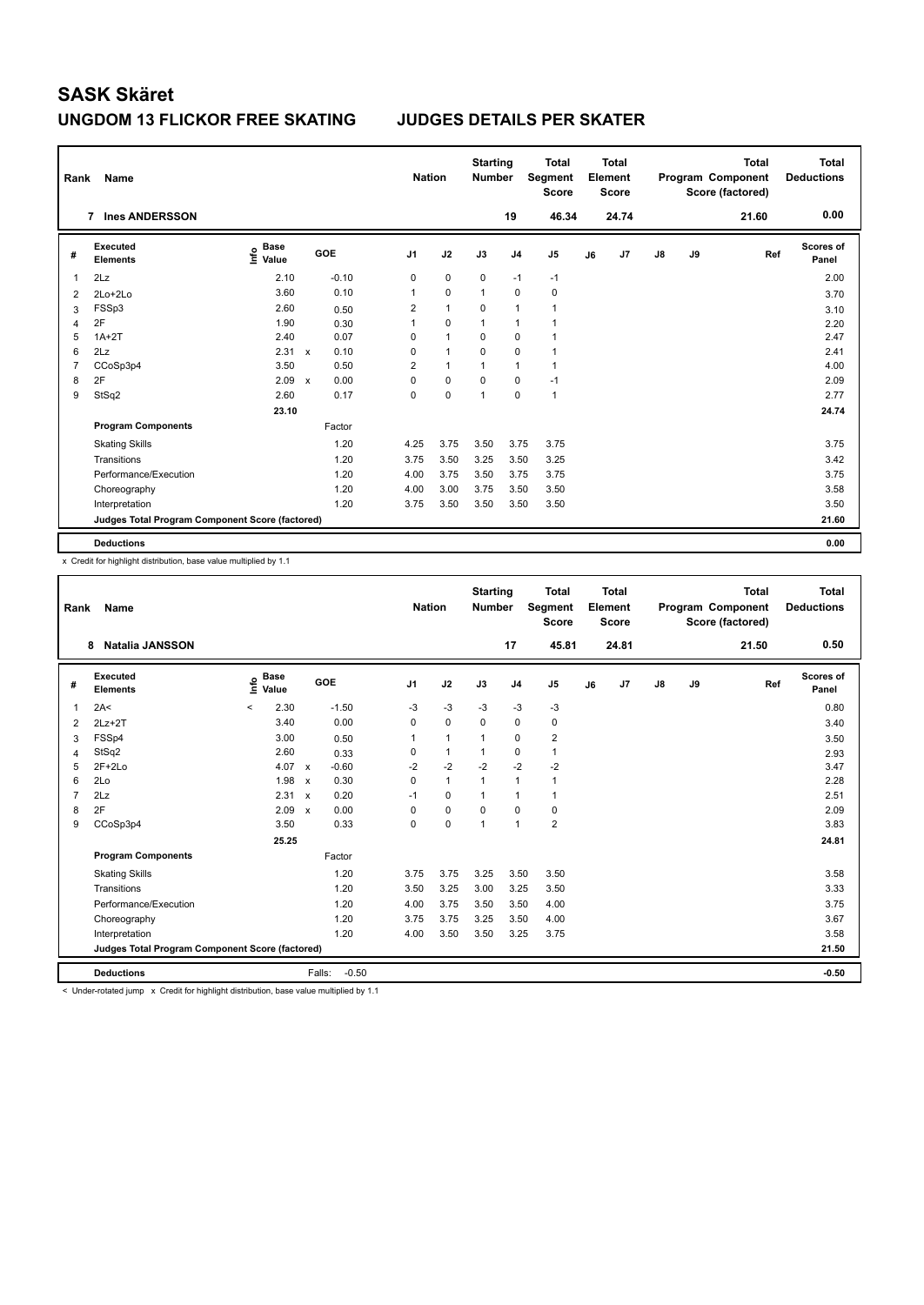## **UNGDOM 13 FLICKOR FREE SKATING JUDGES DETAILS PER SKATER**

| Rank           | Name                                            |         |                      |                           |         |                | <b>Nation</b> |              | <b>Starting</b><br><b>Number</b> |                | <b>Total</b><br>Segment<br><b>Score</b> |    | Total<br>Element<br><b>Score</b> |               |    | <b>Total</b><br>Program Component<br>Score (factored) | <b>Total</b><br><b>Deductions</b> |
|----------------|-------------------------------------------------|---------|----------------------|---------------------------|---------|----------------|---------------|--------------|----------------------------------|----------------|-----------------------------------------|----|----------------------------------|---------------|----|-------------------------------------------------------|-----------------------------------|
|                | <b>Peggy DELVRET</b><br>9                       |         |                      |                           |         |                |               |              |                                  | 20             | 43.40                                   |    | 21.80                            |               |    | 21.60                                                 | 0.00                              |
| #              | Executed<br><b>Elements</b>                     | ۴       | <b>Base</b><br>Value |                           | GOE     | J <sub>1</sub> |               | J2           | J3                               | J <sub>4</sub> | J <sub>5</sub>                          | J6 | J7                               | $\mathsf{J}8$ | J9 | Ref                                                   | <b>Scores of</b><br>Panel         |
| 1              | $2Lz<+2T$                                       | $\prec$ | 2.80                 |                           | $-0.10$ |                | $\mathbf{1}$  | $-1$         | $-1$                             | 0              | 0                                       |    |                                  |               |    |                                                       | 2.70                              |
| 2              | 1A                                              |         | 1.10                 |                           | 0.00    |                | 0             | 0            | 0                                | 0              | 0                                       |    |                                  |               |    |                                                       | 1.10                              |
| 3              | 2Fe                                             | e       | 1.40                 |                           | $-0.60$ |                | $-1$          | $-2$         | $-2$                             | $-2$           | $-2$                                    |    |                                  |               |    |                                                       | 0.80                              |
| $\overline{4}$ | FSSp4                                           |         | 3.00                 |                           | 0.00    |                | 0             | $\mathbf 0$  | $\mathbf 0$                      | $\mathbf 0$    | $\mathbf 0$                             |    |                                  |               |    |                                                       | 3.00                              |
| 5              | $2Lo+2T$                                        |         | 3.41                 | $\boldsymbol{\mathsf{x}}$ | 0.00    |                | 0             | $\mathbf 0$  | $\mathbf 0$                      | $\mathbf 0$    | $\mathbf 0$                             |    |                                  |               |    |                                                       | 3.41                              |
| 6              | 2Lz<                                            | $\prec$ | 1.65                 | $\mathsf{x}$              | $-0.30$ |                | $-2$          | $-1$         | $-1$                             | $-1$           | $-1$                                    |    |                                  |               |    |                                                       | 1.35                              |
| $\overline{7}$ | 2Lo                                             |         | 1.98                 | $\boldsymbol{\mathsf{x}}$ | 0.00    |                | 0             | $\mathbf{1}$ | $\mathbf 0$                      | $\mathbf 0$    | $-1$                                    |    |                                  |               |    |                                                       | 1.98                              |
| 8              | StSq3                                           |         | 3.30                 |                           | 0.33    |                | 1             | $\mathbf{1}$ | $\Omega$                         | $\mathbf{1}$   | 0                                       |    |                                  |               |    |                                                       | 3.63                              |
| 9              | CCoSp3p4                                        |         | 3.50                 |                           | 0.33    |                | 1             | 1            | $\Omega$                         | $\Omega$       | $\overline{2}$                          |    |                                  |               |    |                                                       | 3.83                              |
|                |                                                 |         | 22.14                |                           |         |                |               |              |                                  |                |                                         |    |                                  |               |    |                                                       | 21.80                             |
|                | <b>Program Components</b>                       |         |                      |                           | Factor  |                |               |              |                                  |                |                                         |    |                                  |               |    |                                                       |                                   |
|                | <b>Skating Skills</b>                           |         |                      |                           | 1.20    |                | 3.50          | 4.00         | 3.50                             | 3.75           | 3.25                                    |    |                                  |               |    |                                                       | 3.58                              |
|                | Transitions                                     |         |                      |                           | 1.20    |                | 3.50          | 3.50         | 3.00                             | 3.25           | 3.50                                    |    |                                  |               |    |                                                       | 3.42                              |
|                | Performance/Execution                           |         |                      |                           | 1.20    |                | 3.75          | 3.75         | 3.50                             | 3.75           | 3.50                                    |    |                                  |               |    |                                                       | 3.67                              |
|                | Choreography                                    |         |                      |                           | 1.20    |                | 3.75          | 3.75         | 3.25                             | 3.50           | 3.75                                    |    |                                  |               |    |                                                       | 3.67                              |
|                | Interpretation                                  |         |                      |                           | 1.20    |                | 3.50          | 3.75         | 3.25                             | 3.75           | 3.75                                    |    |                                  |               |    |                                                       | 3.67                              |
|                | Judges Total Program Component Score (factored) |         |                      |                           |         |                |               |              |                                  |                |                                         |    |                                  |               |    |                                                       | 21.60                             |
|                | <b>Deductions</b>                               |         |                      |                           |         |                |               |              |                                  |                |                                         |    |                                  |               |    |                                                       | 0.00                              |

< Under-rotated jump x Credit for highlight distribution, base value multiplied by 1.1 e Wrong edge

| Rank           | Name                                            |                              |                           |         | <b>Nation</b>  |                | <b>Starting</b><br><b>Number</b> |                | <b>Total</b><br><b>Segment</b><br><b>Score</b> |    | Total<br>Element<br><b>Score</b> |               |    | <b>Total</b><br>Program Component<br>Score (factored) | <b>Total</b><br><b>Deductions</b> |
|----------------|-------------------------------------------------|------------------------------|---------------------------|---------|----------------|----------------|----------------------------------|----------------|------------------------------------------------|----|----------------------------------|---------------|----|-------------------------------------------------------|-----------------------------------|
| 10             | <b>Tova LANTZ-HARARI</b>                        |                              |                           |         |                |                |                                  | 18             | 43.30                                          |    | 21.80                            |               |    | 21.50                                                 | 0.00                              |
| #              | <b>Executed</b><br><b>Elements</b>              | <b>Base</b><br>١nf٥<br>Value | GOE                       |         | J <sub>1</sub> | J2             | J3                               | J <sub>4</sub> | J <sub>5</sub>                                 | J6 | J7                               | $\mathsf{J}8$ | J9 | Ref                                                   | <b>Scores of</b><br>Panel         |
| $\mathbf{1}$   | 2A<<                                            | 1.10<br><<                   |                           | $-0.60$ | $-3$           | $-2$           | $-3$                             | $-3$           | $-3$                                           |    |                                  |               |    |                                                       | 0.50                              |
| 2              | 2Lo                                             | 1.80                         |                           | 0.10    | 0              | $\mathbf 0$    | 0                                | $\mathbf{1}$   | 1                                              |    |                                  |               |    |                                                       | 1.90                              |
| 3              | FCSSp2V                                         | 1.60                         |                           | $-0.10$ | $-2$           | $\mathbf 0$    | 0                                | $\pmb{0}$      | $-1$                                           |    |                                  |               |    |                                                       | 1.50                              |
| 4              | StSq2                                           | 2.60                         |                           | 0.17    | $\mathbf 0$    | $\mathbf 0$    | $\mathbf{1}$                     | $\mathbf 0$    | 2                                              |    |                                  |               |    |                                                       | 2.77                              |
| 5              | 2Lo                                             | 1.98                         | $\mathsf{x}$              | 0.00    | 0              | $\mathbf 0$    | 0                                | $\mathbf 0$    | $\mathbf 0$                                    |    |                                  |               |    |                                                       | 1.98                              |
| 6              | CCoSp3p4                                        | 3.50                         |                           | 0.00    | $\Omega$       | $\mathbf 0$    | $\Omega$                         | $\mathbf 0$    | $\mathbf 0$                                    |    |                                  |               |    |                                                       | 3.50                              |
| $\overline{7}$ | $2F+2T$                                         | 3.52                         | $\mathsf{x}$              | 0.00    | $\Omega$       | $\Omega$       | $\Omega$                         | $\Omega$       | $\mathbf 0$                                    |    |                                  |               |    |                                                       | 3.52                              |
| 8              | $2Lz+2T$                                        | 3.74                         | $\boldsymbol{\mathsf{x}}$ | 0.00    | 0              | $\mathbf 0$    | $-1$                             | $\mathbf 0$    | 0                                              |    |                                  |               |    |                                                       | 3.74                              |
| 9              | 2F                                              | 2.09                         | $\boldsymbol{\mathsf{x}}$ | 0.30    | 1              | $\overline{1}$ | $\mathbf{1}$                     | $\mathbf{1}$   | 1                                              |    |                                  |               |    |                                                       | 2.39                              |
|                |                                                 | 21.93                        |                           |         |                |                |                                  |                |                                                |    |                                  |               |    |                                                       | 21.80                             |
|                | <b>Program Components</b>                       |                              |                           | Factor  |                |                |                                  |                |                                                |    |                                  |               |    |                                                       |                                   |
|                | <b>Skating Skills</b>                           |                              |                           | 1.20    | 3.50           | 3.50           | 3.25                             | 3.25           | 3.50                                           |    |                                  |               |    |                                                       | 3.42                              |
|                | Transitions                                     |                              |                           | 1.20    | 3.50           | 3.50           | 3.00                             | 3.50           | 3.75                                           |    |                                  |               |    |                                                       | 3.50                              |
|                | Performance/Execution                           |                              |                           | 1.20    | 4.00           | 3.50           | 3.25                             | 3.75           | 4.00                                           |    |                                  |               |    |                                                       | 3.75                              |
|                | Choreography                                    |                              |                           | 1.20    | 4.00           | 3.50           | 3.50                             | 3.50           | 4.25                                           |    |                                  |               |    |                                                       | 3.67                              |
|                | Interpretation                                  |                              |                           | 1.20    | 3.75           | 3.50           | 3.25                             | 3.50           | 4.00                                           |    |                                  |               |    |                                                       | 3.58                              |
|                | Judges Total Program Component Score (factored) |                              |                           |         |                |                |                                  |                |                                                |    |                                  |               |    |                                                       | 21.50                             |
|                | <b>Deductions</b>                               |                              |                           |         |                |                |                                  |                |                                                |    |                                  |               |    |                                                       | 0.00                              |

<< Downgraded jump x Credit for highlight distribution, base value multiplied by 1.1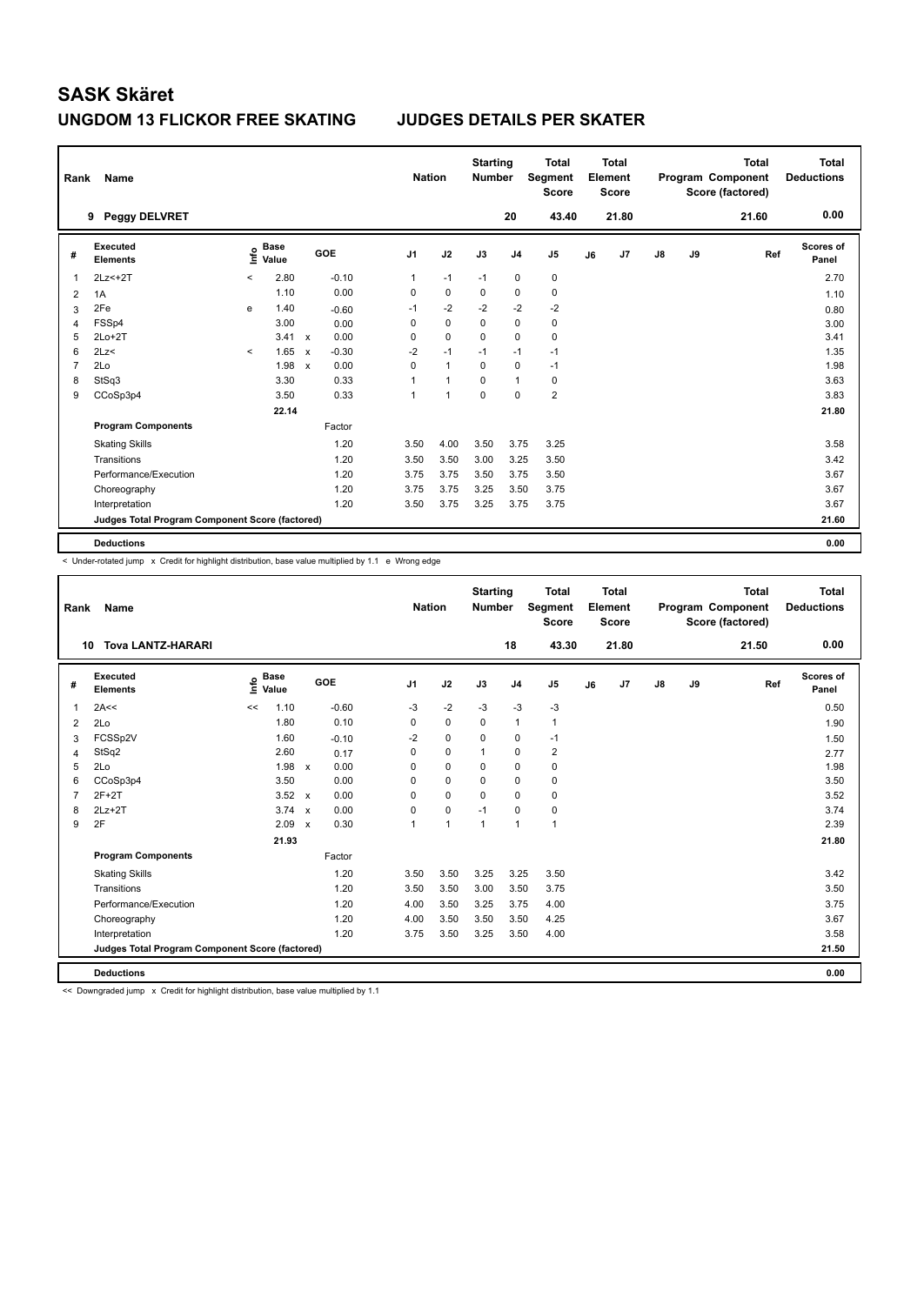| Rank           | Name                                            |                           |                           |         | <b>Nation</b>  |                          | <b>Starting</b><br><b>Number</b> |                | <b>Total</b><br>Segment<br><b>Score</b> |    | <b>Total</b><br>Element<br><b>Score</b> |    |    | <b>Total</b><br>Program Component<br>Score (factored) | Total<br><b>Deductions</b> |
|----------------|-------------------------------------------------|---------------------------|---------------------------|---------|----------------|--------------------------|----------------------------------|----------------|-----------------------------------------|----|-----------------------------------------|----|----|-------------------------------------------------------|----------------------------|
|                | Louise HÅRD<br>11                               |                           |                           |         |                |                          |                                  | 21             | 42.57                                   |    | 20.37                                   |    |    | 22.20                                                 | 0.00                       |
| #              | Executed<br><b>Elements</b>                     | Base<br>e Base<br>⊆ Value |                           | GOE     | J <sub>1</sub> | J2                       | J3                               | J <sub>4</sub> | J5                                      | J6 | J7                                      | J8 | J9 | Ref                                                   | Scores of<br>Panel         |
| 1              | 1A                                              | 1.10                      |                           | 0.00    | 0              | $\mathbf 0$              | $\mathbf 0$                      | 0              | $\mathbf{1}$                            |    |                                         |    |    |                                                       | 1.10                       |
| $\overline{2}$ | $2Lz+2T$                                        | 3.40                      |                           | 0.00    | $-2$           | $\mathbf 0$              | $\mathbf 0$                      | $\mathbf 0$    | $\pmb{0}$                               |    |                                         |    |    |                                                       | 3.40                       |
| 3              | 2Lz                                             | 2.10                      |                           | 0.30    | 0              | $\mathbf{1}$             | $\overline{1}$                   | $\overline{1}$ | $\overline{2}$                          |    |                                         |    |    |                                                       | 2.40                       |
| 4              | FCSSp                                           | 0.00                      |                           | 0.00    |                | $\overline{\phantom{a}}$ |                                  |                |                                         |    |                                         |    |    |                                                       | 0.00                       |
| 5              | StSq2                                           | 2.60                      |                           | 0.00    | 0              | $\pmb{0}$                | 0                                | 0              | $\mathbf{1}$                            |    |                                         |    |    |                                                       | 2.60                       |
| 6              | 2Lo                                             | 1.98                      | $\mathsf{x}$              | 0.00    | 0              | $\mathbf 0$              | 1                                | $\mathbf 0$    | 0                                       |    |                                         |    |    |                                                       | 1.98                       |
| 7              | 2F                                              | 2.09                      | $\boldsymbol{\mathsf{x}}$ | 0.30    | 0              | $\mathbf{1}$             | 1                                | $\overline{1}$ | $\overline{2}$                          |    |                                         |    |    |                                                       | 2.39                       |
| 8              | $2F+2Lo$                                        | 4.07                      | $\mathsf{x}$              | $-0.40$ | $-1$           | $-2$                     | $-1$                             | $-1$           | $-2$                                    |    |                                         |    |    |                                                       | 3.67                       |
| 9              | CCoSp2p3                                        | 2.50                      |                           | 0.33    | 1              | $\overline{1}$           | $\mathbf 0$                      | $\mathbf 0$    | $\overline{2}$                          |    |                                         |    |    |                                                       | 2.83                       |
|                |                                                 | 19.84                     |                           |         |                |                          |                                  |                |                                         |    |                                         |    |    |                                                       | 20.37                      |
|                | <b>Program Components</b>                       |                           |                           | Factor  |                |                          |                                  |                |                                         |    |                                         |    |    |                                                       |                            |
|                | <b>Skating Skills</b>                           |                           |                           | 1.20    | 3.75           | 4.00                     | 3.75                             | 3.50           | 3.75                                    |    |                                         |    |    |                                                       | 3.75                       |
|                | Transitions                                     |                           |                           | 1.20    | 3.50           | 3.50                     | 3.25                             | 3.50           | 3.50                                    |    |                                         |    |    |                                                       | 3.50                       |
|                | Performance/Execution                           |                           |                           | 1.20    | 3.75           | 4.00                     | 3.50                             | 3.75           | 4.25                                    |    |                                         |    |    |                                                       | 3.83                       |
|                | Choreography                                    |                           |                           | 1.20    | 4.00           | 3.75                     | 3.50                             | 3.50           | 4.00                                    |    |                                         |    |    |                                                       | 3.75                       |
|                | Interpretation                                  |                           |                           | 1.20    | 3.75           | 3.75                     | 3.25                             | 3.50           | 4.00                                    |    |                                         |    |    |                                                       | 3.67                       |
|                | Judges Total Program Component Score (factored) |                           |                           |         |                |                          |                                  |                |                                         |    |                                         |    |    |                                                       | 22.20                      |
|                | <b>Deductions</b>                               |                           |                           |         |                |                          |                                  |                |                                         |    |                                         |    |    |                                                       | 0.00                       |

x Credit for highlight distribution, base value multiplied by 1.1

| Rank           | Name                                            |    |                                  |                           |         | <b>Nation</b>  |              | <b>Starting</b><br><b>Number</b> |                | <b>Total</b><br>Segment<br><b>Score</b> |    | Total<br>Element<br><b>Score</b> |               |    | <b>Total</b><br>Program Component<br>Score (factored) | Total<br><b>Deductions</b> |
|----------------|-------------------------------------------------|----|----------------------------------|---------------------------|---------|----------------|--------------|----------------------------------|----------------|-----------------------------------------|----|----------------------------------|---------------|----|-------------------------------------------------------|----------------------------|
|                | <b>Isabelle BRANDEBORN</b><br>12                |    |                                  |                           |         |                |              |                                  | 14             | 42.54                                   |    | 21.74                            |               |    | 21.30                                                 | 0.50                       |
| #              | Executed<br><b>Elements</b>                     |    | <b>Base</b><br>e Base<br>⊆ Value |                           | GOE     | J <sub>1</sub> | J2           | J3                               | J <sub>4</sub> | J <sub>5</sub>                          | J6 | J7                               | $\mathsf{J}8$ | J9 | Ref                                                   | <b>Scores of</b><br>Panel  |
| 1              | $2Lo+2T$                                        |    | 3.10                             |                           | 0.30    | 1              | $\mathbf{1}$ | $\mathbf{1}$                     | 1              | $\mathbf{1}$                            |    |                                  |               |    |                                                       | 3.40                       |
| $\overline{2}$ | 2F                                              |    | 1.90                             |                           | $-0.90$ | $-3$           | $-3$         | $-3$                             | $-3$           | $-3$                                    |    |                                  |               |    |                                                       | 1.00                       |
| 3              | 2Lz                                             |    | 2.10                             |                           | 0.00    | 0              | $\mathbf 0$  | 0                                | $\mathbf 0$    | 0                                       |    |                                  |               |    |                                                       | 2.10                       |
| 4              | 1A                                              |    | 1.10                             |                           | 0.07    | $\mathbf{1}$   | $\mathbf 0$  | $\Omega$                         | $\mathbf 0$    | $\overline{2}$                          |    |                                  |               |    |                                                       | 1.17                       |
| 5              | FSSp2                                           |    | 2.30                             |                           | 0.00    | 0              | $\mathbf 0$  | $\mathbf 0$                      | $\mathbf 0$    | $\mathbf{1}$                            |    |                                  |               |    |                                                       | 2.30                       |
| 6              | StSq2                                           |    | 2.60                             |                           | 0.50    | 1              | $\mathbf{1}$ | $\mathbf{1}$                     | $\mathbf{1}$   | 0                                       |    |                                  |               |    |                                                       | 3.10                       |
| $\overline{7}$ | $2F+2T$                                         | -1 | 3.52                             | $\mathsf{x}$              | $-0.50$ | $-2$           | $-1$         | $-2$                             | $-1$           | $-3$                                    |    |                                  |               |    |                                                       | 3.02                       |
| 8              | 2Lo                                             |    | 1.98                             | $\boldsymbol{\mathsf{x}}$ | 0.00    | $\Omega$       | $\Omega$     | $\Omega$                         | $\mathbf 0$    | $\mathbf{1}$                            |    |                                  |               |    |                                                       | 1.98                       |
| 9              | CCoSp3p4                                        |    | 3.50                             |                           | 0.17    | 1              | $-1$         | $\mathbf 0$                      | $\mathbf 0$    | 1                                       |    |                                  |               |    |                                                       | 3.67                       |
|                |                                                 |    | 22.10                            |                           |         |                |              |                                  |                |                                         |    |                                  |               |    |                                                       | 21.74                      |
|                | <b>Program Components</b>                       |    |                                  |                           | Factor  |                |              |                                  |                |                                         |    |                                  |               |    |                                                       |                            |
|                | <b>Skating Skills</b>                           |    |                                  |                           | 1.20    | 4.00           | 3.50         | 3.50                             | 3.50           | 3.50                                    |    |                                  |               |    |                                                       | 3.50                       |
|                | Transitions                                     |    |                                  |                           | 1.20    | 3.75           | 3.50         | 3.00                             | 3.50           | 3.25                                    |    |                                  |               |    |                                                       | 3.42                       |
|                | Performance/Execution                           |    |                                  |                           | 1.20    | 4.00           | 3.75         | 3.25                             | 3.75           | 3.50                                    |    |                                  |               |    |                                                       | 3.67                       |
|                | Choreography                                    |    |                                  |                           | 1.20    | 3.75           | 3.75         | 3.50                             | 3.75           | 3.50                                    |    |                                  |               |    |                                                       | 3.67                       |
|                | Interpretation                                  |    |                                  |                           | 1.20    | 4.00           | 3.50         | 3.25                             | 3.75           | 3.25                                    |    |                                  |               |    |                                                       | 3.50                       |
|                | Judges Total Program Component Score (factored) |    |                                  |                           |         |                |              |                                  |                |                                         |    |                                  |               |    |                                                       | 21.30                      |
|                | <b>Deductions</b>                               |    |                                  | Falls:                    | $-0.50$ |                |              |                                  |                |                                         |    |                                  |               |    |                                                       | $-0.50$                    |

x Credit for highlight distribution, base value multiplied by 1.1 ! Not clear edge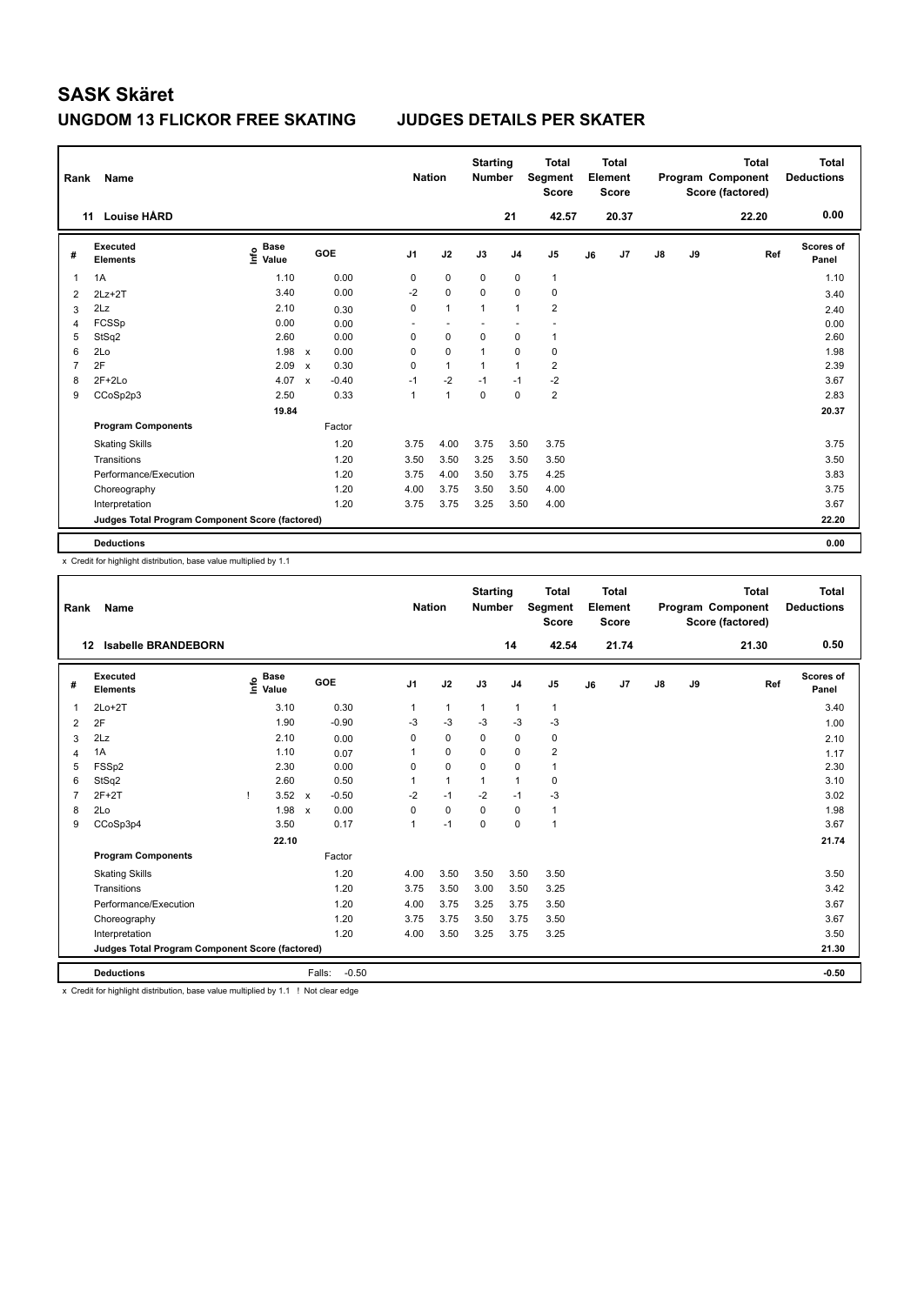## **UNGDOM 13 FLICKOR FREE SKATING JUDGES DETAILS PER SKATER**

| Rank           | Name                                            |         |                      |                           |         |                | <b>Nation</b> | <b>Starting</b><br><b>Number</b> |                | <b>Total</b><br>Segment<br><b>Score</b> |    | <b>Total</b><br>Element<br>Score |               |    | <b>Total</b><br>Program Component<br>Score (factored) | <b>Total</b><br><b>Deductions</b> |
|----------------|-------------------------------------------------|---------|----------------------|---------------------------|---------|----------------|---------------|----------------------------------|----------------|-----------------------------------------|----|----------------------------------|---------------|----|-------------------------------------------------------|-----------------------------------|
|                | Emma-Tyresö ANDERSSON<br>13                     |         |                      |                           |         |                |               |                                  | 16             | 42.23                                   |    | 21.73                            |               |    | 20.50                                                 | 0.00                              |
| #              | Executed<br><b>Elements</b>                     | lnfo    | <b>Base</b><br>Value |                           | GOE     | J <sub>1</sub> | J2            | J3                               | J <sub>4</sub> | J5                                      | J6 | J7                               | $\mathsf{J}8$ | J9 | Ref                                                   | <b>Scores of</b><br>Panel         |
| $\overline{1}$ | 2Lz                                             |         | 2.10                 |                           | 0.20    | 1              | $\mathbf 0$   | 0                                | $\mathbf{1}$   | $\mathbf{1}$                            |    |                                  |               |    |                                                       | 2.30                              |
| 2              | 1A                                              |         | 1.10                 |                           | 0.00    | 0              | $\mathbf 0$   | $\mathbf 0$                      | $\mathbf 0$    | $\pmb{0}$                               |    |                                  |               |    |                                                       | 1.10                              |
| 3              | 2F                                              |         | 1.90                 |                           | 0.00    | 0              | 0             | $-1$                             | 0              | 0                                       |    |                                  |               |    |                                                       | 1.90                              |
| $\overline{4}$ | 2Lo                                             |         | 1.80                 |                           | 0.00    | 0              | $\mathbf 0$   | 0                                | $\mathbf 0$    | $\mathbf{1}$                            |    |                                  |               |    |                                                       | 1.80                              |
| 5              | FCSSp3                                          |         | 2.60                 |                           | 0.00    | 0              | $\mathbf 0$   | 0                                | $\mathbf 0$    | $\pmb{0}$                               |    |                                  |               |    |                                                       | 2.60                              |
| 6              | $2F+2T$                                         |         | 3.52                 | $\mathsf{x}$              | $-0.10$ | 0              | $\mathbf 0$   | $-1$                             | $\mathbf 0$    | $-1$                                    |    |                                  |               |    |                                                       | 3.42                              |
| $\overline{7}$ | $2Lz+2Lo<$                                      | $\prec$ | 3.74                 | $\boldsymbol{\mathsf{x}}$ | $-0.40$ | $-1$           | $-2$          | $-2$                             | $-1$           | $-1$                                    |    |                                  |               |    |                                                       | 3.34                              |
| 8              | StSq2                                           |         | 2.60                 |                           | 0.00    | 1              | 0             | $-1$                             | 0              | 0                                       |    |                                  |               |    |                                                       | 2.60                              |
| 9              | CCoSp3p2                                        |         | 2.50                 |                           | 0.17    | 1              | $\mathbf 0$   | $\mathbf 0$                      | $\mathbf 0$    | $\mathbf{1}$                            |    |                                  |               |    |                                                       | 2.67                              |
|                |                                                 |         | 21.86                |                           |         |                |               |                                  |                |                                         |    |                                  |               |    |                                                       | 21.73                             |
|                | <b>Program Components</b>                       |         |                      |                           | Factor  |                |               |                                  |                |                                         |    |                                  |               |    |                                                       |                                   |
|                | <b>Skating Skills</b>                           |         |                      |                           | 1.20    | 4.00           | 3.50          | 3.50                             | 3.50           | 3.50                                    |    |                                  |               |    |                                                       | 3.50                              |
|                | Transitions                                     |         |                      |                           | 1.20    | 3.50           | 3.00          | 3.00                             | 3.75           | 3.25                                    |    |                                  |               |    |                                                       | 3.25                              |
|                | Performance/Execution                           |         |                      |                           | 1.20    | 3.75           | 3.50          | 3.00                             | 3.75           | 3.50                                    |    |                                  |               |    |                                                       | 3.58                              |
|                | Choreography                                    |         |                      |                           | 1.20    | 3.50           | 3.25          | 3.25                             | 3.75           | 3.50                                    |    |                                  |               |    |                                                       | 3.42                              |
|                | Interpretation                                  |         |                      |                           | 1.20    | 3.75           | 3.25          | 3.00                             | 3.50           | 3.25                                    |    |                                  |               |    |                                                       | 3.33                              |
|                | Judges Total Program Component Score (factored) |         |                      |                           |         |                |               |                                  |                |                                         |    |                                  |               |    |                                                       | 20.50                             |
|                | <b>Deductions</b>                               |         |                      |                           |         |                |               |                                  |                |                                         |    |                                  |               |    |                                                       | 0.00                              |

< Under-rotated jump x Credit for highlight distribution, base value multiplied by 1.1 ! Not clear edge

| Rank           | <b>Name</b>                                     |                                  |                           |         | <b>Nation</b>  |             | <b>Starting</b><br><b>Number</b> |                | <b>Total</b><br>Segment<br><b>Score</b> |    | Total<br>Element<br><b>Score</b> |            |    | <b>Total</b><br>Program Component<br>Score (factored) | <b>Total</b><br><b>Deductions</b> |
|----------------|-------------------------------------------------|----------------------------------|---------------------------|---------|----------------|-------------|----------------------------------|----------------|-----------------------------------------|----|----------------------------------|------------|----|-------------------------------------------------------|-----------------------------------|
|                | <b>Elvira WIKLUND</b><br>14                     |                                  |                           |         |                |             |                                  | 3              | 41.79                                   |    | 22.19                            |            |    | 19.60                                                 | 0.00                              |
| #              | Executed<br><b>Elements</b>                     | <b>Base</b><br>e Base<br>⊆ Value | GOE                       |         | J <sub>1</sub> | J2          | J3                               | J <sub>4</sub> | J <sub>5</sub>                          | J6 | J7                               | ${\sf J8}$ | J9 | Ref                                                   | <b>Scores of</b><br>Panel         |
| $\overline{1}$ | 1A                                              | 1.10                             |                           | 0.00    | 0              | $\pmb{0}$   | $\mathbf 0$                      | 0              | $\pmb{0}$                               |    |                                  |            |    |                                                       | 1.10                              |
| 2              | $2Lz+2T$                                        | 3.40                             |                           | 0.00    | 0              | $\mathbf 0$ | 0                                | 0              | $-1$                                    |    |                                  |            |    |                                                       | 3.40                              |
| 3              | $2F+2T$                                         | 3.20                             |                           | 0.00    | 0              | $\mathbf 0$ | $\mathbf 0$                      | $\mathbf 0$    | $-1$                                    |    |                                  |            |    |                                                       | 3.20                              |
| 4              | FCSSp2                                          | 2.30                             |                           | $-0.30$ | $-1$           | $-1$        | $-1$                             | $-1$           | $-1$                                    |    |                                  |            |    |                                                       | 2.00                              |
| 5              | 2Lo                                             | 1.80                             |                           | 0.00    | $\mathbf 0$    | $\mathbf 0$ | $\mathbf 0$                      | $\mathbf 0$    | 0                                       |    |                                  |            |    |                                                       | 1.80                              |
| 6              | StSq2                                           | 2.60                             |                           | 0.00    |                | $\mathbf 0$ | $\Omega$                         | $\mathbf 0$    | 0                                       |    |                                  |            |    |                                                       | 2.60                              |
| $\overline{7}$ | 2Lz                                             | 2.31                             | $\boldsymbol{\mathsf{x}}$ | 0.00    | 0              | $\mathbf 0$ | $\Omega$                         | $\mathbf 0$    | 0                                       |    |                                  |            |    |                                                       | 2.31                              |
| 8              | CCoSp3p4                                        | 3.50                             |                           | 0.50    |                | $\mathbf 0$ | $\mathbf{1}$                     | $\mathbf{1}$   | $\mathbf{1}$                            |    |                                  |            |    |                                                       | 4.00                              |
| 9              | 2Lo                                             | 1.98                             | $\boldsymbol{\mathsf{x}}$ | $-0.20$ | 0              | $-1$        | $\Omega$                         | $-1$           | $-1$                                    |    |                                  |            |    |                                                       | 1.78                              |
|                |                                                 | 22.19                            |                           |         |                |             |                                  |                |                                         |    |                                  |            |    |                                                       | 22.19                             |
|                | <b>Program Components</b>                       |                                  |                           | Factor  |                |             |                                  |                |                                         |    |                                  |            |    |                                                       |                                   |
|                | <b>Skating Skills</b>                           |                                  |                           | 1.20    | 3.75           | 3.25        | 3.25                             | 3.25           | 3.00                                    |    |                                  |            |    |                                                       | 3.25                              |
|                | Transitions                                     |                                  |                           | 1.20    | 3.50           | 3.25        | 3.00                             | 3.00           | 3.00                                    |    |                                  |            |    |                                                       | 3.08                              |
|                | Performance/Execution                           |                                  |                           | 1.20    | 4.00           | 3.50        | 3.25                             | 3.50           | 3.25                                    |    |                                  |            |    |                                                       | 3.42                              |
|                | Choreography                                    |                                  |                           | 1.20    | 3.75           | 3.50        | 3.25                             | 3.50           | 3.25                                    |    |                                  |            |    |                                                       | 3.42                              |
|                | Interpretation                                  |                                  |                           | 1.20    | 4.00           | 3.25        | 3.00                             | 3.25           | 3.00                                    |    |                                  |            |    |                                                       | 3.17                              |
|                | Judges Total Program Component Score (factored) |                                  |                           |         |                |             |                                  |                |                                         |    |                                  |            |    |                                                       | 19.60                             |
|                | <b>Deductions</b>                               |                                  |                           |         |                |             |                                  |                |                                         |    |                                  |            |    |                                                       | 0.00                              |

x Credit for highlight distribution, base value multiplied by 1.1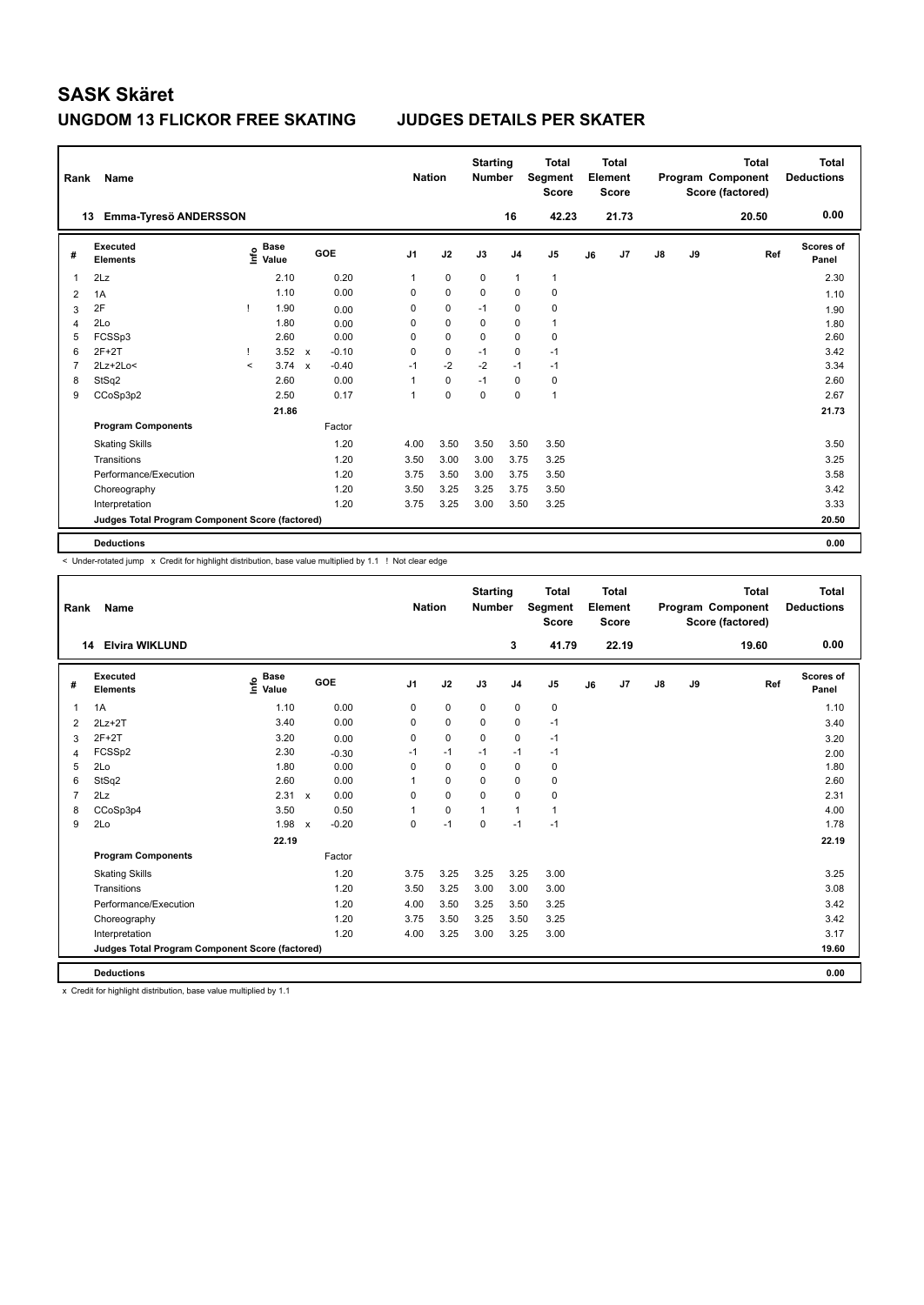## **UNGDOM 13 FLICKOR FREE SKATING JUDGES DETAILS PER SKATER**

| Rank           | Name                                            |      |                      |              |         | <b>Nation</b> |              | <b>Starting</b><br><b>Number</b> |                | <b>Total</b><br>Segment<br><b>Score</b> |    | <b>Total</b><br>Element<br><b>Score</b> |               |    | <b>Total</b><br>Program Component<br>Score (factored) | <b>Total</b><br><b>Deductions</b> |
|----------------|-------------------------------------------------|------|----------------------|--------------|---------|---------------|--------------|----------------------------------|----------------|-----------------------------------------|----|-----------------------------------------|---------------|----|-------------------------------------------------------|-----------------------------------|
|                | <b>Carolina OLSSON</b><br>15                    |      |                      |              |         |               |              |                                  | 5              | 40.73                                   |    | 20.83                                   |               |    | 19.90                                                 | 0.00                              |
| #              | Executed<br><b>Elements</b>                     | ١nf٥ | <b>Base</b><br>Value |              | GOE     | J1            | J2           | J3                               | J <sub>4</sub> | J <sub>5</sub>                          | J6 | J7                                      | $\mathsf{J}8$ | J9 | Ref                                                   | <b>Scores of</b><br>Panel         |
| 1              | 2Lze                                            | e    | 1.50                 |              | $-0.60$ | $-2$          | $-2$         | $-2$                             | $-2$           | $-3$                                    |    |                                         |               |    |                                                       | 0.90                              |
| 2              | 1A                                              |      | 1.10                 |              | 0.00    | 0             | $\mathbf 0$  | $\Omega$                         | $\Omega$       | $\pmb{0}$                               |    |                                         |               |    |                                                       | 1.10                              |
| 3              | FCSp2V                                          |      | 1.60                 |              | 0.50    | 1             | $\mathbf{1}$ | $\mathbf{1}$                     | $\mathbf{1}$   | $\mathbf{1}$                            |    |                                         |               |    |                                                       | 2.10                              |
| 4              | StSq2                                           |      | 2.60                 |              | $-0.17$ | 1             | $-1$         | $-1$                             | 0              | 0                                       |    |                                         |               |    |                                                       | 2.43                              |
| 5              | 2F                                              |      | 2.09                 | $\mathsf{x}$ | 0.00    | 0             | 0            | $\Omega$                         | 0              | 0                                       |    |                                         |               |    |                                                       | 2.09                              |
| 6              | 2Lo                                             |      | 1.98                 | $\mathsf{x}$ | 0.00    | 0             | $\mathbf 0$  | $\Omega$                         | $\mathbf 0$    | $\mathbf 0$                             |    |                                         |               |    |                                                       | 1.98                              |
| $\overline{7}$ | $2Lo+2T$                                        |      | 3.41                 | $\mathsf{x}$ | $-0.10$ | 0             | $-1$         | $-1$                             | $\mathbf 0$    | 0                                       |    |                                         |               |    |                                                       | 3.31                              |
| 8              | $2F+2T$                                         |      | 3.52                 | $\mathsf{x}$ | $-0.10$ | 0             | $-1$         | $-1$                             | 0              | $\pmb{0}$                               |    |                                         |               |    |                                                       | 3.42                              |
| 9              | CCoSp3p4                                        |      | 3.50                 |              | 0.00    | 0             | $\mathbf 0$  | $\mathbf 0$                      | 0              | $\mathbf 0$                             |    |                                         |               |    |                                                       | 3.50                              |
|                |                                                 |      | 21.30                |              |         |               |              |                                  |                |                                         |    |                                         |               |    |                                                       | 20.83                             |
|                | <b>Program Components</b>                       |      |                      |              | Factor  |               |              |                                  |                |                                         |    |                                         |               |    |                                                       |                                   |
|                | <b>Skating Skills</b>                           |      |                      |              | 1.20    | 3.75          | 3.50         | 3.00                             | 3.25           | 3.25                                    |    |                                         |               |    |                                                       | 3.33                              |
|                | Transitions                                     |      |                      |              | 1.20    | 3.75          | 3.00         | 2.75                             | 3.25           | 3.25                                    |    |                                         |               |    |                                                       | 3.17                              |
|                | Performance/Execution                           |      |                      |              | 1.20    | 4.25          | 3.25         | 3.00                             | 3.25           | 3.50                                    |    |                                         |               |    |                                                       | 3.33                              |
|                | Choreography                                    |      |                      |              | 1.20    | 4.25          | 3.50         | 3.25                             | 3.00           | 3.75                                    |    |                                         |               |    |                                                       | 3.50                              |
|                | Interpretation                                  |      |                      |              | 1.20    | 4.25          | 3.25         | 3.00                             | 3.00           | 3.50                                    |    |                                         |               |    |                                                       | 3.25                              |
|                | Judges Total Program Component Score (factored) |      |                      |              |         |               |              |                                  |                |                                         |    |                                         |               |    |                                                       | 19.90                             |
|                | <b>Deductions</b>                               |      |                      |              |         |               |              |                                  |                |                                         |    |                                         |               |    |                                                       | 0.00                              |

x Credit for highlight distribution, base value multiplied by 1.1 e Wrong edge

| Rank           | Name                                            |    |                                  |                           |         | <b>Nation</b>  |              | <b>Starting</b><br><b>Number</b> |                | <b>Total</b><br>Segment<br><b>Score</b> |    | <b>Total</b><br>Element<br><b>Score</b> |    |    | <b>Total</b><br>Program Component<br>Score (factored) | <b>Total</b><br><b>Deductions</b> |
|----------------|-------------------------------------------------|----|----------------------------------|---------------------------|---------|----------------|--------------|----------------------------------|----------------|-----------------------------------------|----|-----------------------------------------|----|----|-------------------------------------------------------|-----------------------------------|
|                | <b>Natalie EDLUND</b><br>16                     |    |                                  |                           |         |                |              |                                  | 22             | 40.03                                   |    | 18.73                                   |    |    | 21.30                                                 | 0.00                              |
| #              | Executed<br><b>Elements</b>                     |    | <b>Base</b><br>e Base<br>E Value |                           | GOE     | J <sub>1</sub> | J2           | J3                               | J <sub>4</sub> | J <sub>5</sub>                          | J6 | J7                                      | J8 | J9 | Ref                                                   | <b>Scores of</b><br>Panel         |
| 1              | $2F+2T$                                         |    | 3.20                             |                           | 0.00    | 0              | $\mathbf 0$  | $\mathbf 0$                      | $\mathbf{1}$   | $\mathbf 0$                             |    |                                         |    |    |                                                       | 3.20                              |
| 2              | 2Lo                                             |    | 1.80                             |                           | 0.00    | 0              | $\mathbf 0$  | 0                                | $\mathbf 0$    | 0                                       |    |                                         |    |    |                                                       | 1.80                              |
| 3              | 2Lz                                             |    | 2.10                             |                           | 0.00    | $-1$           | $\mathbf 0$  | $\Omega$                         | 0              | $\mathbf{1}$                            |    |                                         |    |    |                                                       | 2.10                              |
| 4              | FCSp1                                           |    | 1.90                             |                           | 0.50    | 1              | $\mathbf{1}$ | 0                                | $\mathbf{1}$   | $\overline{\mathbf{c}}$                 |    |                                         |    |    |                                                       | 2.40                              |
| 5              | StSq1                                           |    | 1.80                             |                           | 0.17    | 0              | 0            | $\mathbf{1}$                     | 0              | $\mathbf{1}$                            |    |                                         |    |    |                                                       | 1.97                              |
| 6              | 1Lz                                             |    | 0.66                             | $\mathsf{x}$              | $-0.27$ | $-2$           | $-3$         | $-3$                             | $-2$           | $-3$                                    |    |                                         |    |    |                                                       | 0.39                              |
| $\overline{7}$ | 2F                                              | -1 | 2.09                             | $\boldsymbol{\mathsf{x}}$ | $-0.10$ | $-1$           | $\mathbf 0$  | $-1$                             | $\mathbf 0$    | $\mathbf 0$                             |    |                                         |    |    |                                                       | 1.99                              |
| 8              | 1A                                              |    | 1.21                             | $\boldsymbol{\mathsf{x}}$ | 0.00    | 0              | $\mathbf 0$  | $\mathbf 0$                      | $\mathbf 0$    | $\mathbf{1}$                            |    |                                         |    |    |                                                       | 1.21                              |
| 9              | CCoSp3p4                                        |    | 3.50                             |                           | 0.17    | $\Omega$       | $-1$         | 1                                | $\Omega$       | 1                                       |    |                                         |    |    |                                                       | 3.67                              |
|                |                                                 |    | 18.26                            |                           |         |                |              |                                  |                |                                         |    |                                         |    |    |                                                       | 18.73                             |
|                | <b>Program Components</b>                       |    |                                  |                           | Factor  |                |              |                                  |                |                                         |    |                                         |    |    |                                                       |                                   |
|                | <b>Skating Skills</b>                           |    |                                  |                           | 1.20    | 3.75           | 3.75         | 3.50                             | 3.75           | 3.50                                    |    |                                         |    |    |                                                       | 3.67                              |
|                | Transitions                                     |    |                                  |                           | 1.20    | 3.50           | 3.75         | 3.25                             | 3.50           | 3.25                                    |    |                                         |    |    |                                                       | 3.42                              |
|                | Performance/Execution                           |    |                                  |                           | 1.20    | 4.00           | 3.50         | 3.50                             | 3.75           | 3.50                                    |    |                                         |    |    |                                                       | 3.58                              |
|                | Choreography                                    |    |                                  |                           | 1.20    | 3.75           | 3.75         | 3.50                             | 3.50           | 3.50                                    |    |                                         |    |    |                                                       | 3.58                              |
|                | Interpretation                                  |    |                                  |                           | 1.20    | 3.75           | 3.50         | 3.25                             | 3.75           | 3.25                                    |    |                                         |    |    |                                                       | 3.50                              |
|                | Judges Total Program Component Score (factored) |    |                                  |                           |         |                |              |                                  |                |                                         |    |                                         |    |    |                                                       | 21.30                             |
|                | <b>Deductions</b>                               |    |                                  |                           |         |                |              |                                  |                |                                         |    |                                         |    |    |                                                       | 0.00                              |

x Credit for highlight distribution, base value multiplied by 1.1 ! Not clear edge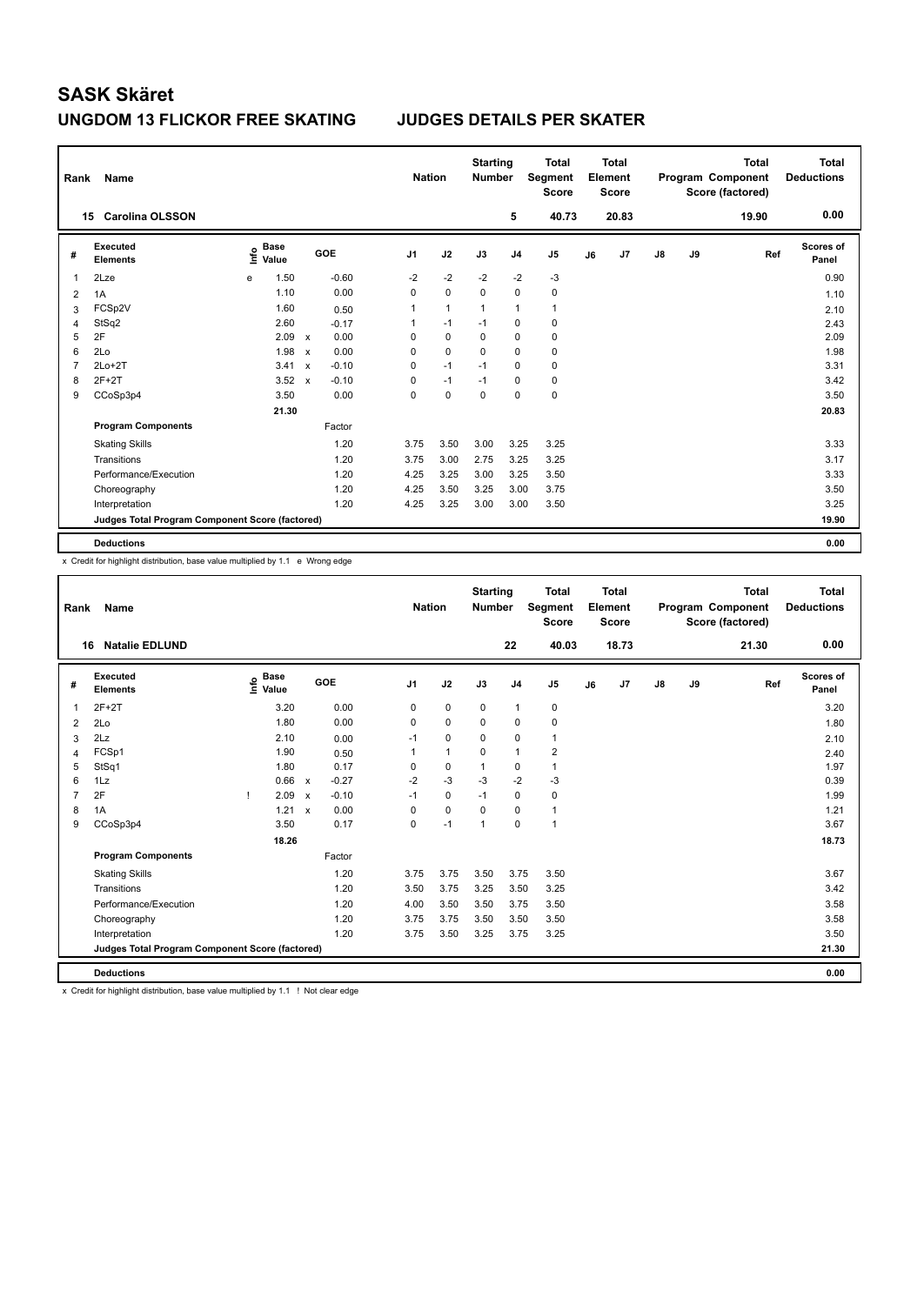### **UNGDOM 13 FLICKOR FREE SKATING JUDGES DETAILS PER SKATER**

| Rank           | Name                                            |                                  |                           |                   | <b>Nation</b>  |             | <b>Starting</b><br><b>Number</b> |                | <b>Total</b><br>Segment<br><b>Score</b> |    | <b>Total</b><br>Element<br><b>Score</b> |    |    | <b>Total</b><br>Program Component<br>Score (factored) | Total<br><b>Deductions</b> |
|----------------|-------------------------------------------------|----------------------------------|---------------------------|-------------------|----------------|-------------|----------------------------------|----------------|-----------------------------------------|----|-----------------------------------------|----|----|-------------------------------------------------------|----------------------------|
| 17             | <b>Olivia MODIG</b>                             |                                  |                           |                   |                |             |                                  | 8              | 39.63                                   |    | 21.03                                   |    |    | 19.10                                                 | 0.50                       |
| #              | Executed<br><b>Elements</b>                     | <b>Base</b><br>e Base<br>⊆ Value |                           | GOE               | J <sub>1</sub> | J2          | J3                               | J <sub>4</sub> | J <sub>5</sub>                          | J6 | J7                                      | J8 | J9 | Ref                                                   | Scores of<br>Panel         |
| 1              | 1A                                              | 1.10                             |                           | 0.00              | 1              | $\mathbf 0$ | $\mathbf 0$                      | $\mathbf 0$    | $\pmb{0}$                               |    |                                         |    |    |                                                       | 1.10                       |
| $\overline{2}$ | 2Lz                                             | 2.10<br>-1                       |                           | $-0.40$           | $-1$           | $-1$        | $-2$                             | $-1$           | $-3$                                    |    |                                         |    |    |                                                       | 1.70                       |
| 3              | CCoSp3p3                                        | 3.00                             |                           | 0.33              | $\overline{2}$ | $\mathbf 0$ | $\Omega$                         | $\mathbf{1}$   | $\mathbf{1}$                            |    |                                         |    |    |                                                       | 3.33                       |
| 4              | StSq2                                           | 2.60                             |                           | 0.00              | 1              | 0           | 0                                | 0              | $\mathbf 0$                             |    |                                         |    |    |                                                       | 2.60                       |
| 5              | $2Lo+2T$                                        | 3.41                             | $\mathbf x$               | 0.00              | 0              | $\mathbf 0$ | $\mathbf 0$                      | $\mathbf 0$    | $\pmb{0}$                               |    |                                         |    |    |                                                       | 3.41                       |
| 6              | $2F+2T$                                         | 3.52                             | $\mathbf x$               | 0.00              | 0              | $\Omega$    | $\Omega$                         | 0              | $\pmb{0}$                               |    |                                         |    |    |                                                       | 3.52                       |
| 7              | 2Lo                                             | 1.98                             | $\boldsymbol{\mathsf{x}}$ | 0.00              | 1              | $\mathbf 0$ | 0                                | $\mathbf 0$    | $\mathbf 0$                             |    |                                         |    |    |                                                       | 1.98                       |
| 8              | 2F                                              | 2.09                             | $\mathbf x$               | $-0.90$           | $-3$           | $-3$        | $-3$                             | $-3$           | $-3$                                    |    |                                         |    |    |                                                       | 1.19                       |
| 9              | FSSp2                                           | 2.30                             |                           | $-0.10$           | $-1$           | $-2$        | $\mathbf 0$                      | $\mathbf 0$    | $\pmb{0}$                               |    |                                         |    |    |                                                       | 2.20                       |
|                |                                                 | 22.10                            |                           |                   |                |             |                                  |                |                                         |    |                                         |    |    |                                                       | 21.03                      |
|                | <b>Program Components</b>                       |                                  |                           | Factor            |                |             |                                  |                |                                         |    |                                         |    |    |                                                       |                            |
|                | <b>Skating Skills</b>                           |                                  |                           | 1.20              | 3.75           | 3.25        | 3.00                             | 3.25           | 3.25                                    |    |                                         |    |    |                                                       | 3.25                       |
|                | Transitions                                     |                                  |                           | 1.20              | 3.50           | 3.25        | 2.75                             | 3.00           | 3.00                                    |    |                                         |    |    |                                                       | 3.08                       |
|                | Performance/Execution                           |                                  |                           | 1.20              | 3.50           | 3.50        | 3.00                             | 3.25           | 3.00                                    |    |                                         |    |    |                                                       | 3.25                       |
|                | Choreography                                    |                                  |                           | 1.20              | 3.75           | 3.50        | 3.25                             | 3.00           | 3.00                                    |    |                                         |    |    |                                                       | 3.25                       |
|                | Interpretation                                  |                                  |                           | 1.20              | 3.50           | 3.50        | 3.00                             | 2.75           | 2.75                                    |    |                                         |    |    |                                                       | 3.08                       |
|                | Judges Total Program Component Score (factored) |                                  |                           |                   |                |             |                                  |                |                                         |    |                                         |    |    |                                                       | 19.10                      |
|                | <b>Deductions</b>                               |                                  |                           | $-0.50$<br>Falls: |                |             |                                  |                |                                         |    |                                         |    |    |                                                       | $-0.50$                    |

x Credit for highlight distribution, base value multiplied by 1.1 ! Not clear edge

| Rank           | <b>Name</b>                                     |         |                      |                           |         | <b>Nation</b>  |             | <b>Starting</b><br><b>Number</b> |                | <b>Total</b><br>Segment<br><b>Score</b> |    | Total<br>Element<br><b>Score</b> |               |    | <b>Total</b><br>Program Component<br>Score (factored) | Total<br><b>Deductions</b> |
|----------------|-------------------------------------------------|---------|----------------------|---------------------------|---------|----------------|-------------|----------------------------------|----------------|-----------------------------------------|----|----------------------------------|---------------|----|-------------------------------------------------------|----------------------------|
| 18             | <b>Emily PALM</b>                               |         |                      |                           |         |                |             |                                  | 7              | 38.85                                   |    | 20.25                            |               |    | 19.10                                                 | 0.50                       |
| #              | Executed<br><b>Elements</b>                     | ١nfo    | <b>Base</b><br>Value |                           | GOE     | J <sub>1</sub> | J2          | J3                               | J <sub>4</sub> | J <sub>5</sub>                          | J6 | J7                               | $\mathsf{J}8$ | J9 | Ref                                                   | <b>Scores of</b><br>Panel  |
| $\mathbf{1}$   | $2Lo+2T<$                                       | $\,<$   | 2.70                 |                           | $-0.30$ | $-2$           | $-1$        | $-1$                             | $-1$           | $-1$                                    |    |                                  |               |    |                                                       | 2.40                       |
| 2              | 2Lz                                             |         | 2.10                 |                           | 0.00    | $\Omega$       | $\mathbf 0$ | $-1$                             | 0              | $\mathbf 0$                             |    |                                  |               |    |                                                       | 2.10                       |
| 3              | 1A                                              |         | 1.10                 |                           | 0.00    | 0              | $\mathbf 0$ | 0                                | $\mathbf 0$    | $\mathbf 0$                             |    |                                  |               |    |                                                       | 1.10                       |
| 4              | FSSp2                                           |         | 2.30                 |                           | 0.00    | $\mathbf 0$    | $\mathbf 0$ | $\Omega$                         | $\Omega$       | $\mathbf 0$                             |    |                                  |               |    |                                                       | 2.30                       |
| 5              | $2F+2T<$                                        | $\prec$ | 3.08                 | $\mathsf{x}$              | $-0.40$ | $-2$           | $-2$        | $-1$                             | $-1$           | $-1$                                    |    |                                  |               |    |                                                       | 2.68                       |
| 6              | 2Lo                                             |         | 1.98                 | $\boldsymbol{\mathsf{x}}$ | 0.00    | $\Omega$       | $\Omega$    | $\Omega$                         | $\mathbf 0$    | 0                                       |    |                                  |               |    |                                                       | 1.98                       |
| $\overline{7}$ | 2F                                              |         | 2.09                 | $\mathsf{x}$              | 0.00    | 0              | $\mathbf 0$ | $\mathbf 0$                      | $\mathbf 0$    | $\mathbf 0$                             |    |                                  |               |    |                                                       | 2.09                       |
| 8              | StSq2                                           |         | 2.60                 |                           | 0.00    | $\Omega$       | $\mathbf 0$ | $\Omega$                         | $\mathbf 0$    | 1                                       |    |                                  |               |    |                                                       | 2.60                       |
| 9              | CCoSp3p3                                        |         | 3.00                 |                           | 0.00    | 0              | $\mathbf 0$ | $\mathbf 0$                      | $\mathbf 0$    | $\mathbf 0$                             |    |                                  |               |    |                                                       | 3.00                       |
|                |                                                 |         | 20.95                |                           |         |                |             |                                  |                |                                         |    |                                  |               |    |                                                       | 20.25                      |
|                | <b>Program Components</b>                       |         |                      |                           | Factor  |                |             |                                  |                |                                         |    |                                  |               |    |                                                       |                            |
|                | <b>Skating Skills</b>                           |         |                      |                           | 1.20    | 3.50           | 3.25        | 3.00                             | 3.25           | 2.75                                    |    |                                  |               |    |                                                       | 3.17                       |
|                | Transitions                                     |         |                      |                           | 1.20    | 3.25           | 3.25        | 2.75                             | 2.75           | 3.00                                    |    |                                  |               |    |                                                       | 3.00                       |
|                | Performance/Execution                           |         |                      |                           | 1.20    | 3.50           | 3.25        | 3.00                             | 3.25           | 3.00                                    |    |                                  |               |    |                                                       | 3.17                       |
|                | Choreography                                    |         |                      |                           | 1.20    | 3.50           | 3.50        | 3.25                             | 3.25           | 3.25                                    |    |                                  |               |    |                                                       | 3.33                       |
|                | Interpretation                                  |         |                      |                           | 1.20    | 3.50           | 3.25        | 3.25                             | 3.25           | 3.25                                    |    |                                  |               |    |                                                       | 3.25                       |
|                | Judges Total Program Component Score (factored) |         |                      |                           |         |                |             |                                  |                |                                         |    |                                  |               |    |                                                       | 19.10                      |
|                | <b>Deductions</b>                               |         |                      | Falls:                    | $-0.50$ |                |             |                                  |                |                                         |    |                                  |               |    |                                                       | $-0.50$                    |

< Under-rotated jump x Credit for highlight distribution, base value multiplied by 1.1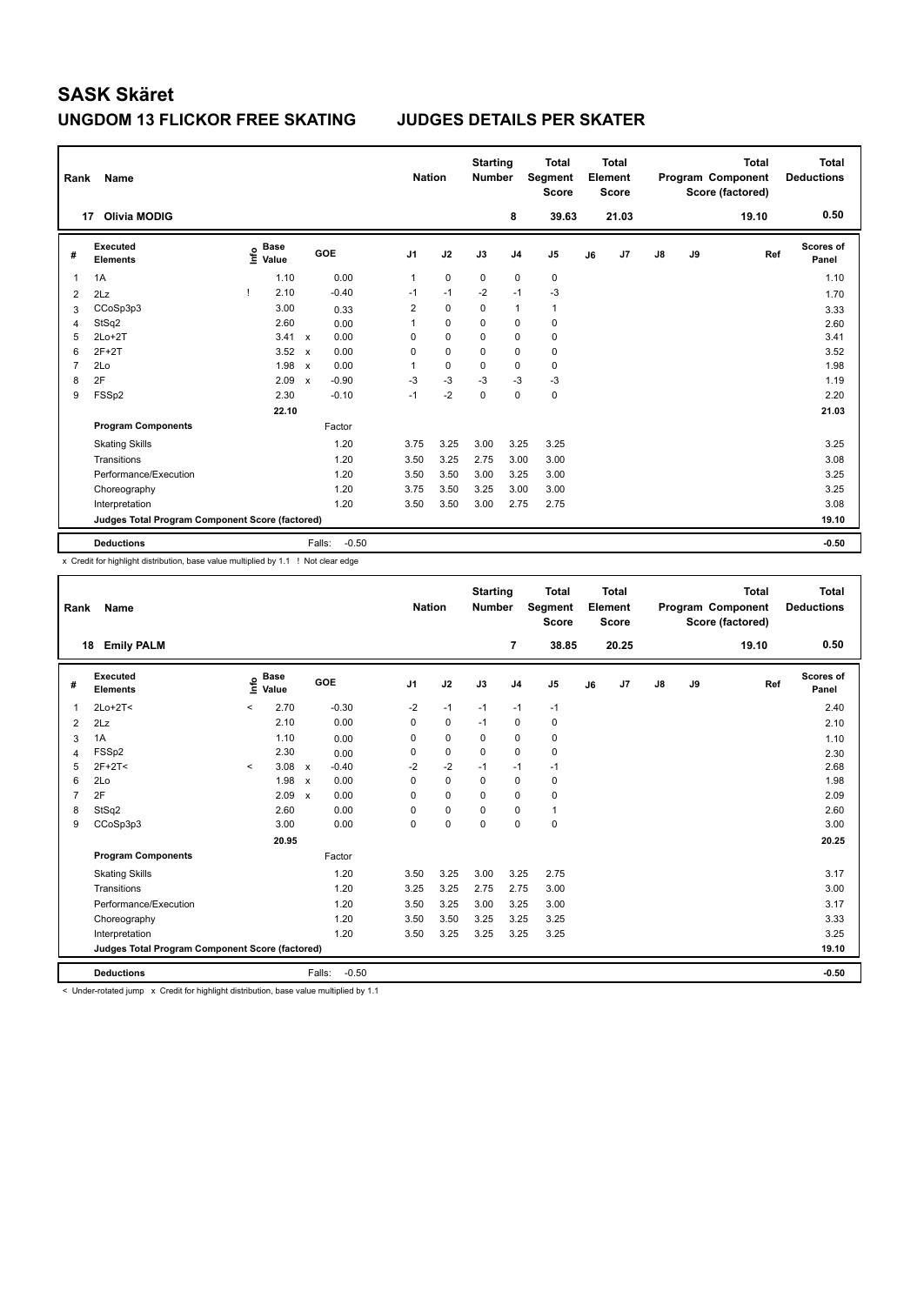### **UNGDOM 13 FLICKOR FREE SKATING JUDGES DETAILS PER SKATER**

| Rank           | Name                                            |                                  |                      |                | <b>Nation</b> | <b>Starting</b><br><b>Number</b> |                | <b>Total</b><br>Segment<br>Score |    | Total<br>Element<br><b>Score</b> |               |    | <b>Total</b><br>Program Component<br>Score (factored) | Total<br><b>Deductions</b> |
|----------------|-------------------------------------------------|----------------------------------|----------------------|----------------|---------------|----------------------------------|----------------|----------------------------------|----|----------------------------------|---------------|----|-------------------------------------------------------|----------------------------|
|                | <b>Magdalena FORS</b><br>19                     |                                  |                      |                |               |                                  | 15             | 38.32                            |    | 18.72                            |               |    | 20.10                                                 | 0.50                       |
| #              | Executed<br><b>Elements</b>                     | <b>Base</b><br>e Base<br>⊆ Value | <b>GOE</b>           | J <sub>1</sub> | J2            | J3                               | J <sub>4</sub> | J <sub>5</sub>                   | J6 | J7                               | $\mathsf{J}8$ | J9 | Ref                                                   | Scores of<br>Panel         |
|                | $2T+2T$                                         | 2.60                             | $-0.20$              | $-1$           | $-1$          | $-2$                             | $-1$           | $-1$                             |    |                                  |               |    |                                                       | 2.40                       |
| $\overline{2}$ | 2F                                              | 1.90                             | $-0.90$              | $-3$           | $-3$          | $-3$                             | $-3$           | $-3$                             |    |                                  |               |    |                                                       | 1.00                       |
| 3              | 2S                                              | 1.30                             | 0.00                 | 0              | 0             | 0                                | $\mathbf 0$    | $\mathbf 0$                      |    |                                  |               |    |                                                       | 1.30                       |
| $\overline{4}$ | FCSp1                                           | 1.90                             | 0.00                 | $\Omega$       | $\mathbf 0$   | $\Omega$                         | $\mathbf 0$    | $-1$                             |    |                                  |               |    |                                                       | 1.90                       |
| 5              | 1A                                              | 1.10                             | 0.00                 | $\Omega$       | 0             | 0                                | $\Omega$       | 1                                |    |                                  |               |    |                                                       | 1.10                       |
| 6              | $2S+2Lo$                                        | 3.41                             | 0.00<br>$\mathsf{x}$ | 0              | 0             | $-1$                             | 0              | $\mathbf 0$                      |    |                                  |               |    |                                                       | 3.41                       |
| 7              | StSq1                                           | 1.80                             | 0.33                 | $\mathbf 1$    | $\mathbf{1}$  | $\Omega$                         | 1              | 0                                |    |                                  |               |    |                                                       | 2.13                       |
| 8              | 2Lo                                             | 1.98                             | 0.00<br>$\mathsf{x}$ | $\Omega$       | 0             | $\Omega$                         | $\Omega$       | $\mathbf{1}$                     |    |                                  |               |    |                                                       | 1.98                       |
| 9              | CCoSp3p3                                        | 3.00                             | 0.50                 | $\overline{2}$ | 0             | $\overline{1}$                   | 1              | $\overline{1}$                   |    |                                  |               |    |                                                       | 3.50                       |
|                |                                                 | 18.99                            |                      |                |               |                                  |                |                                  |    |                                  |               |    |                                                       | 18.72                      |
|                | <b>Program Components</b>                       |                                  | Factor               |                |               |                                  |                |                                  |    |                                  |               |    |                                                       |                            |
|                | <b>Skating Skills</b>                           |                                  | 1.20                 | 3.50           | 3.50          | 3.00                             | 3.50           | 3.25                             |    |                                  |               |    |                                                       | 3.42                       |
|                | Transitions                                     |                                  | 1.20                 | 3.25           | 3.25          | 2.75                             | 3.25           | 3.00                             |    |                                  |               |    |                                                       | 3.17                       |
|                | Performance/Execution                           |                                  | 1.20                 | 3.75           | 3.25          | 3.25                             | 3.50           | 3.50                             |    |                                  |               |    |                                                       | 3.42                       |
|                | Choreography                                    |                                  | 1.20                 | 3.50           | 3.50          | 3.00                             | 3.50           | 3.50                             |    |                                  |               |    |                                                       | 3.50                       |
|                | Interpretation                                  |                                  | 1.20                 | 3.75           | 3.25          | 3.00                             | 3.25           | 3.25                             |    |                                  |               |    |                                                       | 3.25                       |
|                | Judges Total Program Component Score (factored) |                                  |                      |                |               |                                  |                |                                  |    |                                  |               |    |                                                       | 20.10                      |
|                | <b>Deductions</b>                               |                                  | $-0.50$<br>Falls:    |                |               |                                  |                |                                  |    |                                  |               |    |                                                       | $-0.50$                    |

x Credit for highlight distribution, base value multiplied by 1.1

| Rank           | <b>Name</b>                                     |      |                      |                           |                   | <b>Nation</b>  |             | <b>Starting</b><br><b>Number</b> |                | <b>Total</b><br>Segment<br><b>Score</b> |    | Total<br>Element<br><b>Score</b> |               |    | <b>Total</b><br>Program Component<br>Score (factored) | <b>Total</b><br><b>Deductions</b> |
|----------------|-------------------------------------------------|------|----------------------|---------------------------|-------------------|----------------|-------------|----------------------------------|----------------|-----------------------------------------|----|----------------------------------|---------------|----|-------------------------------------------------------|-----------------------------------|
|                | <b>Cicilia KASSAN</b><br>20                     |      |                      |                           |                   |                |             |                                  | 11             | 38.20                                   |    | 20.30                            |               |    | 18.40                                                 | 0.50                              |
| #              | Executed<br><b>Elements</b>                     | lnfo | <b>Base</b><br>Value |                           | GOE               | J <sub>1</sub> | J2          | J3                               | J <sub>4</sub> | J <sub>5</sub>                          | J6 | J7                               | $\mathsf{J}8$ | J9 | Ref                                                   | <b>Scores of</b><br>Panel         |
| $\mathbf 1$    | $2F+2Lo$                                        |      | 3.70                 |                           | $-0.90$           | $-3$           | $-3$        | $-3$                             | $-3$           | $-3$                                    |    |                                  |               |    |                                                       | 2.80                              |
| 2              | 2Lz                                             |      | 2.10                 |                           | $-0.10$           | 0              | $-1$        | 0                                | $-1$           | 0                                       |    |                                  |               |    |                                                       | 2.00                              |
| 3              | FSSp1                                           |      | 2.00                 |                           | $-0.30$           | $-1$           | $-1$        | 0                                | $-1$           | $-1$                                    |    |                                  |               |    |                                                       | 1.70                              |
| 4              | 1A                                              |      | 1.10                 |                           | 0.00              | 0              | $\mathbf 0$ | $\mathbf 0$                      | $\mathbf 0$    | $\mathbf 0$                             |    |                                  |               |    |                                                       | 1.10                              |
| 5              | $2Lo+2T$                                        |      | 3.41                 | $\boldsymbol{\mathsf{x}}$ | 0.00              | 0              | $\mathbf 0$ | $\mathbf 0$                      | $\mathbf 0$    | 0                                       |    |                                  |               |    |                                                       | 3.41                              |
| 6              | 2F                                              |      | 2.09                 | $\boldsymbol{\mathsf{x}}$ | $-0.30$           | $-1$           | $-1$        | $-1$                             | $-1$           | $-1$                                    |    |                                  |               |    |                                                       | 1.79                              |
| $\overline{7}$ | StSq3                                           |      | 3.30                 |                           | $-0.23$           | 0              | $-1$        | $\mathbf 0$                      | $\mathbf 0$    | $-2$                                    |    |                                  |               |    |                                                       | 3.07                              |
| 8              | 2T                                              |      | 1.43                 | $\boldsymbol{\mathsf{x}}$ | 0.00              | 0              | $\mathbf 0$ | 0                                | $\mathbf 0$    | $\mathbf 0$                             |    |                                  |               |    |                                                       | 1.43                              |
| 9              | CCoSp3p3                                        |      | 3.00                 |                           | 0.00              | $\Omega$       | 0           | $\Omega$                         | 0              | $-1$                                    |    |                                  |               |    |                                                       | 3.00                              |
|                |                                                 |      | 22.13                |                           |                   |                |             |                                  |                |                                         |    |                                  |               |    |                                                       | 20.30                             |
|                | <b>Program Components</b>                       |      |                      |                           | Factor            |                |             |                                  |                |                                         |    |                                  |               |    |                                                       |                                   |
|                | <b>Skating Skills</b>                           |      |                      |                           | 1.20              | 3.25           | 3.25        | 3.00                             | 3.25           | 2.75                                    |    |                                  |               |    |                                                       | 3.17                              |
|                | Transitions                                     |      |                      |                           | 1.20              | 3.25           | 3.00        | 2.50                             | 3.00           | 2.50                                    |    |                                  |               |    |                                                       | 2.83                              |
|                | Performance/Execution                           |      |                      |                           | 1.20              | 3.50           | 3.25        | 3.00                             | 3.50           | 2.75                                    |    |                                  |               |    |                                                       | 3.25                              |
|                | Choreography                                    |      |                      |                           | 1.20              | 3.50           | 3.25        | 2.75                             | 3.25           | 2.75                                    |    |                                  |               |    |                                                       | 3.08                              |
|                | Interpretation                                  |      |                      |                           | 1.20              | 3.50           | 2.75        | 3.00                             | 3.25           | 2.50                                    |    |                                  |               |    |                                                       | 3.00                              |
|                | Judges Total Program Component Score (factored) |      |                      |                           |                   |                |             |                                  |                |                                         |    |                                  |               |    |                                                       | 18.40                             |
|                | <b>Deductions</b>                               |      |                      |                           | $-0.50$<br>Falls: |                |             |                                  |                |                                         |    |                                  |               |    |                                                       | $-0.50$                           |

x Credit for highlight distribution, base value multiplied by 1.1 ! Not clear edge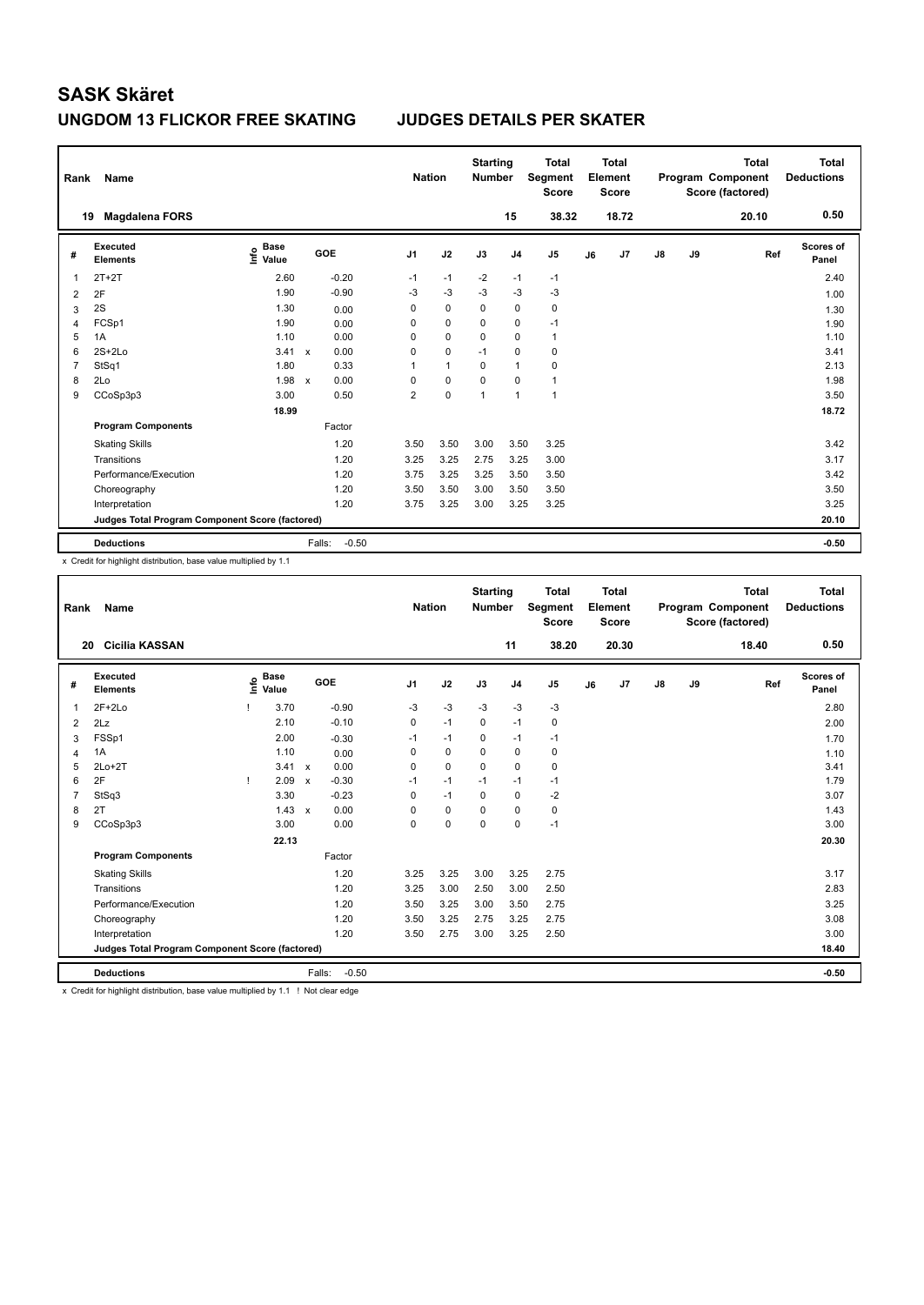### **UNGDOM 13 FLICKOR FREE SKATING JUDGES DETAILS PER SKATER**

| Rank | Name                                            |                                  |                           |         |                | <b>Nation</b> |              | <b>Starting</b><br><b>Number</b> |                | <b>Total</b><br>Segment<br><b>Score</b> |    | <b>Total</b><br>Element<br><b>Score</b> |               |    | <b>Total</b><br>Program Component<br>Score (factored) | <b>Total</b><br><b>Deductions</b> |
|------|-------------------------------------------------|----------------------------------|---------------------------|---------|----------------|---------------|--------------|----------------------------------|----------------|-----------------------------------------|----|-----------------------------------------|---------------|----|-------------------------------------------------------|-----------------------------------|
|      | Angelina SKÖRD<br>21                            |                                  |                           |         |                |               |              |                                  | 12             | 38.06                                   |    | 19.66                                   |               |    | 18.40                                                 | 0.00                              |
| #    | Executed<br><b>Elements</b>                     | <b>Base</b><br>e Base<br>⊆ Value |                           | GOE     | J <sub>1</sub> |               | J2           | J3                               | J <sub>4</sub> | J5                                      | J6 | J7                                      | $\mathsf{J}8$ | J9 | Ref                                                   | Scores of<br>Panel                |
| 1    | 2Lz                                             | 2.10                             |                           | $-0.60$ | $-1$           |               | $-2$         | $-2$                             | $-2$           | $-3$                                    |    |                                         |               |    |                                                       | 1.50                              |
| 2    | 2F                                              | 1.90                             |                           | $-0.20$ | 0              |               | $\mathbf 0$  | $-1$                             | $-1$           | $-1$                                    |    |                                         |               |    |                                                       | 1.70                              |
| 3    | CCoSp3p3                                        | 3.00                             |                           | 0.17    | 1              |               | $\mathbf{1}$ | 0                                | 0              | 0                                       |    |                                         |               |    |                                                       | 3.17                              |
| 4    | StSq2                                           | 2.60                             |                           | 0.00    | 0              |               | $\mathbf 0$  | $\mathbf 0$                      | $\mathbf 0$    | $\pmb{0}$                               |    |                                         |               |    |                                                       | 2.60                              |
| 5    | FCSSp2                                          | 2.30                             |                           | 0.50    | 1              |               | $\mathbf{1}$ | 1                                | 0              | $\mathbf{1}$                            |    |                                         |               |    |                                                       | 2.80                              |
| 6    | 2Lo                                             | 1.98                             | $\mathsf{x}$              | 0.00    | 0              |               | $\mathbf 0$  | $\mathbf 0$                      | $\mathbf 0$    | $\mathbf{1}$                            |    |                                         |               |    |                                                       | 1.98                              |
| 7    | 2F                                              | 2.09                             | $\boldsymbol{\mathsf{x}}$ | $-0.70$ | $-2$           |               | $-1$         | $-3$                             | $-2$           | $-3$                                    |    |                                         |               |    |                                                       | 1.39                              |
| 8    | $2Lo+2T$                                        | 3.41                             | $\boldsymbol{\mathsf{x}}$ | $-0.10$ | 0              |               | $\pmb{0}$    | $-1$                             | $-1$           | 0                                       |    |                                         |               |    |                                                       | 3.31                              |
| 9    | 1A                                              | 1.21                             | $\boldsymbol{\mathsf{x}}$ | 0.00    | 0              |               | 0            | 0                                | $\mathbf 0$    | $\mathbf 0$                             |    |                                         |               |    |                                                       | 1.21                              |
|      |                                                 | 20.59                            |                           |         |                |               |              |                                  |                |                                         |    |                                         |               |    |                                                       | 19.66                             |
|      | <b>Program Components</b>                       |                                  |                           | Factor  |                |               |              |                                  |                |                                         |    |                                         |               |    |                                                       |                                   |
|      | <b>Skating Skills</b>                           |                                  |                           | 1.20    | 3.50           |               | 3.25         | 3.25                             | 3.00           | 3.00                                    |    |                                         |               |    |                                                       | 3.17                              |
|      | Transitions                                     |                                  |                           | 1.20    | 3.00           |               | 3.00         | 2.75                             | 3.00           | 2.50                                    |    |                                         |               |    |                                                       | 2.92                              |
|      | Performance/Execution                           |                                  |                           | 1.20    | 3.00           |               | 3.25         | 3.00                             | 3.25           | 2.75                                    |    |                                         |               |    |                                                       | 3.08                              |
|      | Choreography                                    |                                  |                           | 1.20    | 3.25           |               | 3.25         | 3.25                             | 3.00           | 2.75                                    |    |                                         |               |    |                                                       | 3.17                              |
|      | Interpretation                                  |                                  |                           | 1.20    | 3.00           |               | 3.00         | 3.00                             | 3.00           | 2.75                                    |    |                                         |               |    |                                                       | 3.00                              |
|      | Judges Total Program Component Score (factored) |                                  |                           |         |                |               |              |                                  |                |                                         |    |                                         |               |    |                                                       | 18.40                             |
|      | <b>Deductions</b>                               |                                  |                           |         |                |               |              |                                  |                |                                         |    |                                         |               |    |                                                       | 0.00                              |

x Credit for highlight distribution, base value multiplied by 1.1

| Rank           | Name                                            |                                  |                                      | <b>Nation</b>  |                | <b>Starting</b><br><b>Number</b> |                | <b>Total</b><br><b>Segment</b><br><b>Score</b> |    | Total<br>Element<br><b>Score</b> |    |    | <b>Total</b><br>Program Component<br>Score (factored) | Total<br><b>Deductions</b> |
|----------------|-------------------------------------------------|----------------------------------|--------------------------------------|----------------|----------------|----------------------------------|----------------|------------------------------------------------|----|----------------------------------|----|----|-------------------------------------------------------|----------------------------|
| 22             | <b>Sarah ROSVALL</b>                            |                                  |                                      |                |                |                                  | $\mathbf{2}$   | 37.12                                          |    | 20.22                            |    |    | 16.90                                                 | 0.00                       |
| #              | Executed<br><b>Elements</b>                     | <b>Base</b><br>e Base<br>⊆ Value | GOE                                  | J <sub>1</sub> | J2             | J3                               | J <sub>4</sub> | J <sub>5</sub>                                 | J6 | J7                               | J8 | J9 | Ref                                                   | Scores of<br>Panel         |
| 1              | 2F                                              | 1.90                             | 0.20                                 | $\mathbf{1}$   | $\overline{1}$ | $\mathbf 0$                      | $\mathbf 0$    | $\mathbf{1}$                                   |    |                                  |    |    |                                                       | 2.10                       |
| 2              | 1A                                              | 1.10                             | 0.00                                 | 0              | $\mathbf 0$    | $\mathbf 0$                      | $\mathbf 0$    | $\mathbf{1}$                                   |    |                                  |    |    |                                                       | 1.10                       |
| 3              | CCoSp2p3                                        | 2.50                             | 0.00                                 | 0              | 0              | 0                                | 0              | 0                                              |    |                                  |    |    |                                                       | 2.50                       |
| $\overline{4}$ | 2Lz                                             | 2.10                             | 0.20                                 | 1              | $\mathbf 0$    | $\Omega$                         | $\mathbf{1}$   | $\mathbf{1}$                                   |    |                                  |    |    |                                                       | 2.30                       |
| 5              | $2Lz+2T<<$                                      | 2.75<br><<                       | $-0.60$<br>$\mathbf x$               | $-2$           | $-2$           | $-2$                             | $-2$           | $-2$                                           |    |                                  |    |    |                                                       | 2.15                       |
| 6              | FSSp3                                           | 2.60                             | $-0.10$                              | 0              | $\mathbf 0$    | $-1$                             | $-1$           | 0                                              |    |                                  |    |    |                                                       | 2.50                       |
| $\overline{7}$ | 2Lo                                             | 1.98                             | $-0.20$<br>$\boldsymbol{\mathsf{x}}$ | $-1$           | $\mathbf 0$    | $-1$                             | $\mathbf 0$    | $-1$                                           |    |                                  |    |    |                                                       | 1.78                       |
| 8              | $2F+2T$                                         | 3.52                             | 0.00<br>$\boldsymbol{\mathsf{x}}$    | $\Omega$       | $\mathbf 0$    | $\mathbf 0$                      | $\mathbf 0$    | 0                                              |    |                                  |    |    |                                                       | 3.52                       |
| 9              | StSq2                                           | 2.60                             | $-0.33$                              | 0              | $\mathbf 0$    | $-1$                             | $-1$           | $-1$                                           |    |                                  |    |    |                                                       | 2.27                       |
|                |                                                 | 21.05                            |                                      |                |                |                                  |                |                                                |    |                                  |    |    |                                                       | 20.22                      |
|                | <b>Program Components</b>                       |                                  | Factor                               |                |                |                                  |                |                                                |    |                                  |    |    |                                                       |                            |
|                | <b>Skating Skills</b>                           |                                  | 1.20                                 | 3.50           | 3.25           | 2.75                             | 2.50           | 3.00                                           |    |                                  |    |    |                                                       | 3.00                       |
|                | Transitions                                     |                                  | 1.20                                 | 3.25           | 2.75           | 2.25                             | 2.50           | 2.75                                           |    |                                  |    |    |                                                       | 2.67                       |
|                | Performance/Execution                           |                                  | 1.20                                 | 3.25           | 3.25           | 2.75                             | 2.75           | 2.75                                           |    |                                  |    |    |                                                       | 2.92                       |
|                | Choreography                                    |                                  | 1.20                                 | 3.50           | 3.25           | 2.50                             | 2.75           | 2.50                                           |    |                                  |    |    |                                                       | 2.83                       |
|                | Interpretation                                  |                                  | 1.20                                 | 3.25           | 3.00           | 2.50                             | 2.50           | 2.50                                           |    |                                  |    |    |                                                       | 2.67                       |
|                | Judges Total Program Component Score (factored) |                                  |                                      |                |                |                                  |                |                                                |    |                                  |    |    |                                                       | 16.90                      |
|                | <b>Deductions</b>                               |                                  |                                      |                |                |                                  |                |                                                |    |                                  |    |    |                                                       | 0.00                       |

<< Downgraded jump x Credit for highlight distribution, base value multiplied by 1.1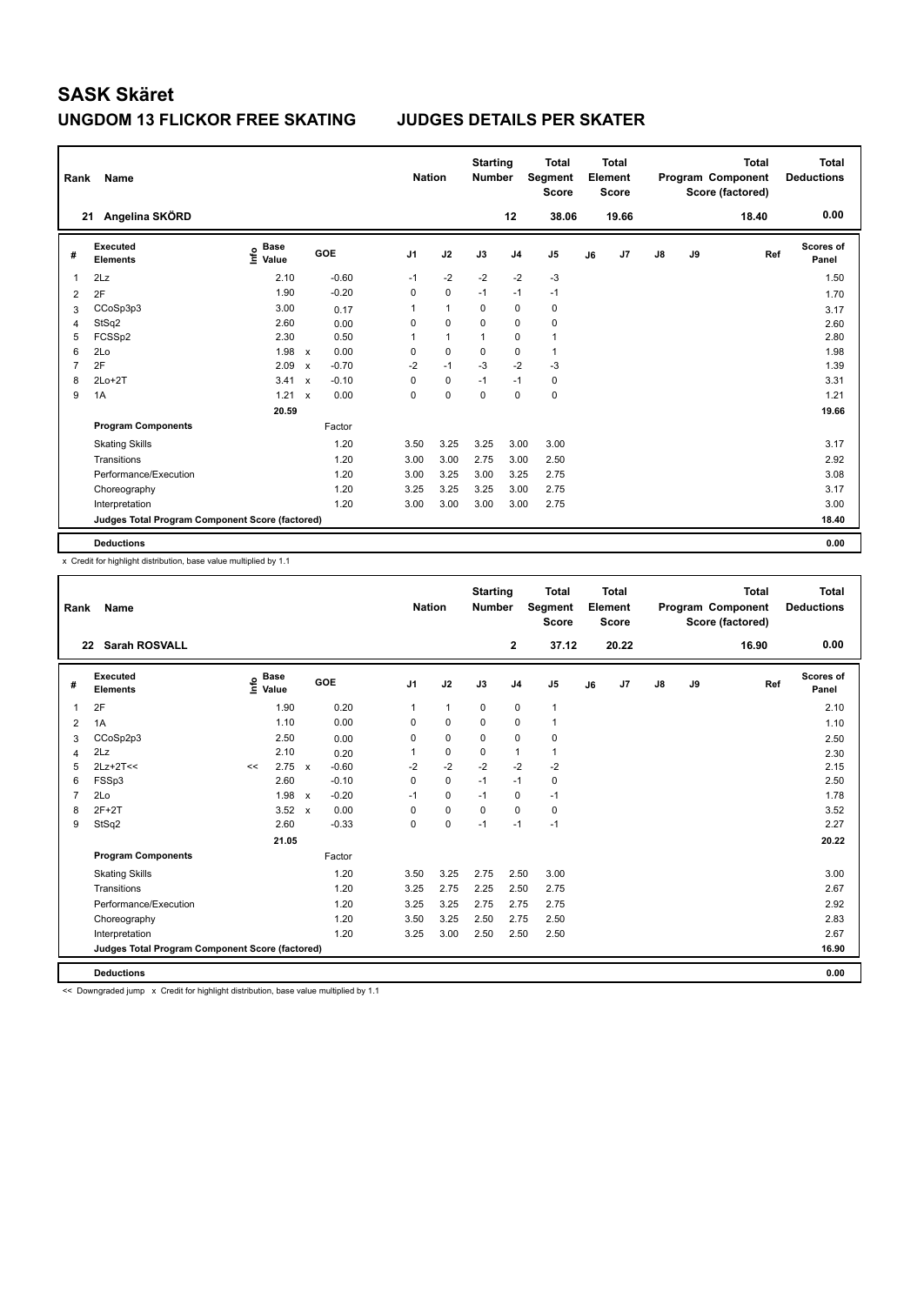### **UNGDOM 13 FLICKOR FREE SKATING JUDGES DETAILS PER SKATER**

| Rank           | Name                                            |         |                                  |                           |                   | <b>Nation</b>  |             | <b>Starting</b><br><b>Number</b> |                | <b>Total</b><br>Segment<br><b>Score</b> |    | <b>Total</b><br>Element<br><b>Score</b> |               |    | <b>Total</b><br>Program Component<br>Score (factored) | Total<br><b>Deductions</b> |
|----------------|-------------------------------------------------|---------|----------------------------------|---------------------------|-------------------|----------------|-------------|----------------------------------|----------------|-----------------------------------------|----|-----------------------------------------|---------------|----|-------------------------------------------------------|----------------------------|
|                | Elfrida LANDE-LUNDQVIST<br>23                   |         |                                  |                           |                   |                |             |                                  | 23             | 36.99                                   |    | 17.59                                   |               |    | 20.40                                                 | 1.00                       |
| #              | Executed<br><b>Elements</b>                     |         | <b>Base</b><br>e Base<br>⊆ Value |                           | GOE               | J <sub>1</sub> | J2          | J3                               | J <sub>4</sub> | J5                                      | J6 | J7                                      | $\mathsf{J}8$ | J9 | Ref                                                   | Scores of<br>Panel         |
| 1              | 2Lz                                             |         | 2.10                             |                           | $-0.90$           | $-3$           | $-3$        | $-3$                             | $-3$           | $-3$                                    |    |                                         |               |    |                                                       | 1.20                       |
| 2              | 2F<                                             | $\prec$ | 1.40                             |                           | $-0.30$           | $-2$           | $-1$        | $-1$                             | $-1$           | $-1$                                    |    |                                         |               |    |                                                       | 1.10                       |
| 3              | 1A                                              |         | 1.10                             |                           | $-0.07$           | $-1$           | $\mathbf 0$ | 0                                | 0              | $-1$                                    |    |                                         |               |    |                                                       | 1.03                       |
| 4              | FCSSp4                                          |         | 3.00                             |                           | 0.33              | 1              | $\mathbf 0$ | $\mathbf{1}$                     | 0              | $\mathbf{1}$                            |    |                                         |               |    |                                                       | 3.33                       |
| 5              | $2F+2T$                                         |         | $3.52 \times$                    |                           | 0.00              | 0              | $\mathbf 0$ | 0                                | $\mathbf 0$    | $\pmb{0}$                               |    |                                         |               |    |                                                       | 3.52                       |
| 6              | 2Lo                                             |         | 1.98                             | $\boldsymbol{\mathsf{x}}$ | 0.00              | 0              | $\mathbf 0$ | 0                                | $\pmb{0}$      | $\pmb{0}$                               |    |                                         |               |    |                                                       | 1.98                       |
| $\overline{7}$ | CCoSp3p1                                        |         | 2.00                             |                           | 0.00              | 0              | $\Omega$    | $\Omega$                         | $\pmb{0}$      | $-1$                                    |    |                                         |               |    |                                                       | 2.00                       |
| 8              | StSq2                                           |         | 2.60                             |                           | 0.00              | 1              | 0           | 0                                | 0              | 0                                       |    |                                         |               |    |                                                       | 2.60                       |
| 9              | $1S < +2T$                                      | <<      | 1.43                             | $\mathsf{x}$              | $-0.60$           | $-3$           | $-3$        | $-3$                             | $-3$           | $-3$                                    |    |                                         |               |    |                                                       | 0.83                       |
|                |                                                 |         | 19.13                            |                           |                   |                |             |                                  |                |                                         |    |                                         |               |    |                                                       | 17.59                      |
|                | <b>Program Components</b>                       |         |                                  |                           | Factor            |                |             |                                  |                |                                         |    |                                         |               |    |                                                       |                            |
|                | <b>Skating Skills</b>                           |         |                                  |                           | 1.20              | 3.50           | 3.50        | 3.50                             | 3.50           | 3.25                                    |    |                                         |               |    |                                                       | 3.50                       |
|                | Transitions                                     |         |                                  |                           | 1.20              | 3.25           | 3.25        | 3.00                             | 3.50           | 3.25                                    |    |                                         |               |    |                                                       | 3.25                       |
|                | Performance/Execution                           |         |                                  |                           | 1.20              | 3.50           | 3.25        | 3.25                             | 3.50           | 3.00                                    |    |                                         |               |    |                                                       | 3.33                       |
|                | Choreography                                    |         |                                  |                           | 1.20              | 3.75           | 3.75        | 3.50                             | 3.50           | 3.00                                    |    |                                         |               |    |                                                       | 3.58                       |
|                | Interpretation                                  |         |                                  |                           | 1.20              | 3.50           | 3.50        | 3.25                             | 3.25           | 3.00                                    |    |                                         |               |    |                                                       | 3.33                       |
|                | Judges Total Program Component Score (factored) |         |                                  |                           |                   |                |             |                                  |                |                                         |    |                                         |               |    |                                                       | 20.40                      |
|                | <b>Deductions</b>                               |         |                                  |                           | $-1.00$<br>Falls: |                |             |                                  |                |                                         |    |                                         |               |    |                                                       | $-1.00$                    |

< Under-rotated jump << Downgraded jump x Credit for highlight distribution, base value multiplied by 1.1

| Rank           | <b>Name</b>                                     |   |                                  |                           |         |                | <b>Nation</b> | <b>Starting</b><br><b>Number</b> |                | <b>Total</b><br><b>Segment</b><br><b>Score</b> |    | Total<br>Element<br><b>Score</b> |    |    | <b>Total</b><br>Program Component<br>Score (factored) | Total<br><b>Deductions</b> |
|----------------|-------------------------------------------------|---|----------------------------------|---------------------------|---------|----------------|---------------|----------------------------------|----------------|------------------------------------------------|----|----------------------------------|----|----|-------------------------------------------------------|----------------------------|
|                | Lovisa SKOGLUND<br>24                           |   |                                  |                           |         |                |               |                                  | 13             | 36.70                                          |    | 18.00                            |    |    | 18.70                                                 | 0.00                       |
| #              | Executed<br><b>Elements</b>                     |   | <b>Base</b><br>e Base<br>⊆ Value |                           | GOE     | J <sub>1</sub> | J2            | J3                               | J <sub>4</sub> | J <sub>5</sub>                                 | J6 | J7                               | J8 | J9 | Ref                                                   | Scores of<br>Panel         |
| $\mathbf{1}$   | $2Lz+2Lo$                                       |   | 3.90                             |                           | 0.10    | $\mathbf{1}$   | $\mathbf 0$   | $\mathbf{1}$                     | $\mathbf 0$    | $-1$                                           |    |                                  |    |    |                                                       | 4.00                       |
| 2              | 2T                                              |   | 1.30                             |                           | 0.00    | 0              | $\mathbf 0$   | 0                                | $\mathbf 0$    | 1                                              |    |                                  |    |    |                                                       | 1.30                       |
| 3              | FCSp2                                           |   | 2.30                             |                           | 0.00    | 0              | $\mathbf 0$   | 0                                | $\mathbf 0$    | $\mathbf 0$                                    |    |                                  |    |    |                                                       | 2.30                       |
| 4              | 2F                                              |   | 1.90                             |                           | $-0.20$ | 0              | $-1$          | $-1$                             | $\mathbf 0$    | $-1$                                           |    |                                  |    |    |                                                       | 1.70                       |
| 5              | 1A                                              |   | 1.10                             |                           | 0.20    | $\overline{2}$ | $\mathbf 0$   | $\mathbf 0$                      | $\mathbf{1}$   | $\overline{2}$                                 |    |                                  |    |    |                                                       | 1.30                       |
| 6              | CCoSp3p4                                        |   | 3.50                             |                           | 0.00    | 0              | $\mathbf 0$   | 0                                | $\mathbf 0$    | $\mathbf 0$                                    |    |                                  |    |    |                                                       | 3.50                       |
| $\overline{7}$ | 2Fe+2Lo<                                        | e | 2.97                             | $\mathsf{x}$              | $-0.70$ | $-2$           | $-2$          | $-2$                             | $-3$           | $-3$                                           |    |                                  |    |    |                                                       | 2.27                       |
| 8              | 1Lz                                             |   | 0.66                             | $\boldsymbol{\mathsf{x}}$ | $-0.30$ | $-3$           | $-3$          | $-3$                             | $-3$           | $-3$                                           |    |                                  |    |    |                                                       | 0.36                       |
| 9              | StSq2                                           |   | 2.60                             |                           | $-1.33$ | $-2$           | $-3$          | $-3$                             | $-2$           | $-3$                                           |    |                                  |    |    |                                                       | 1.27                       |
|                |                                                 |   | 20.23                            |                           |         |                |               |                                  |                |                                                |    |                                  |    |    |                                                       | 18.00                      |
|                | <b>Program Components</b>                       |   |                                  |                           | Factor  |                |               |                                  |                |                                                |    |                                  |    |    |                                                       |                            |
|                | <b>Skating Skills</b>                           |   |                                  |                           | 1.20    | 3.50           | 3.00          | 3.25                             | 3.00           | 3.50                                           |    |                                  |    |    |                                                       | 3.25                       |
|                | Transitions                                     |   |                                  |                           | 1.20    | 3.50           | 3.00          | 2.75                             | 2.75           | 3.00                                           |    |                                  |    |    |                                                       | 2.92                       |
|                | Performance/Execution                           |   |                                  |                           | 1.20    | 3.75           | 3.25          | 2.75                             | 3.25           | 3.25                                           |    |                                  |    |    |                                                       | 3.25                       |
|                | Choreography                                    |   |                                  |                           | 1.20    | 3.75           | 0.25          | 3.00                             | 2.75           | 3.25                                           |    |                                  |    |    |                                                       | 3.00                       |
|                | Interpretation                                  |   |                                  |                           | 1.20    | 3.50           | 3.25          | 3.00                             | 2.75           | 3.25                                           |    |                                  |    |    |                                                       | 3.17                       |
|                | Judges Total Program Component Score (factored) |   |                                  |                           |         |                |               |                                  |                |                                                |    |                                  |    |    |                                                       | 18.70                      |
|                | <b>Deductions</b>                               |   |                                  |                           |         |                |               |                                  |                |                                                |    |                                  |    |    |                                                       | 0.00                       |

< Under-rotated jump x Credit for highlight distribution, base value multiplied by 1.1 e Wrong edge ! Not clear edge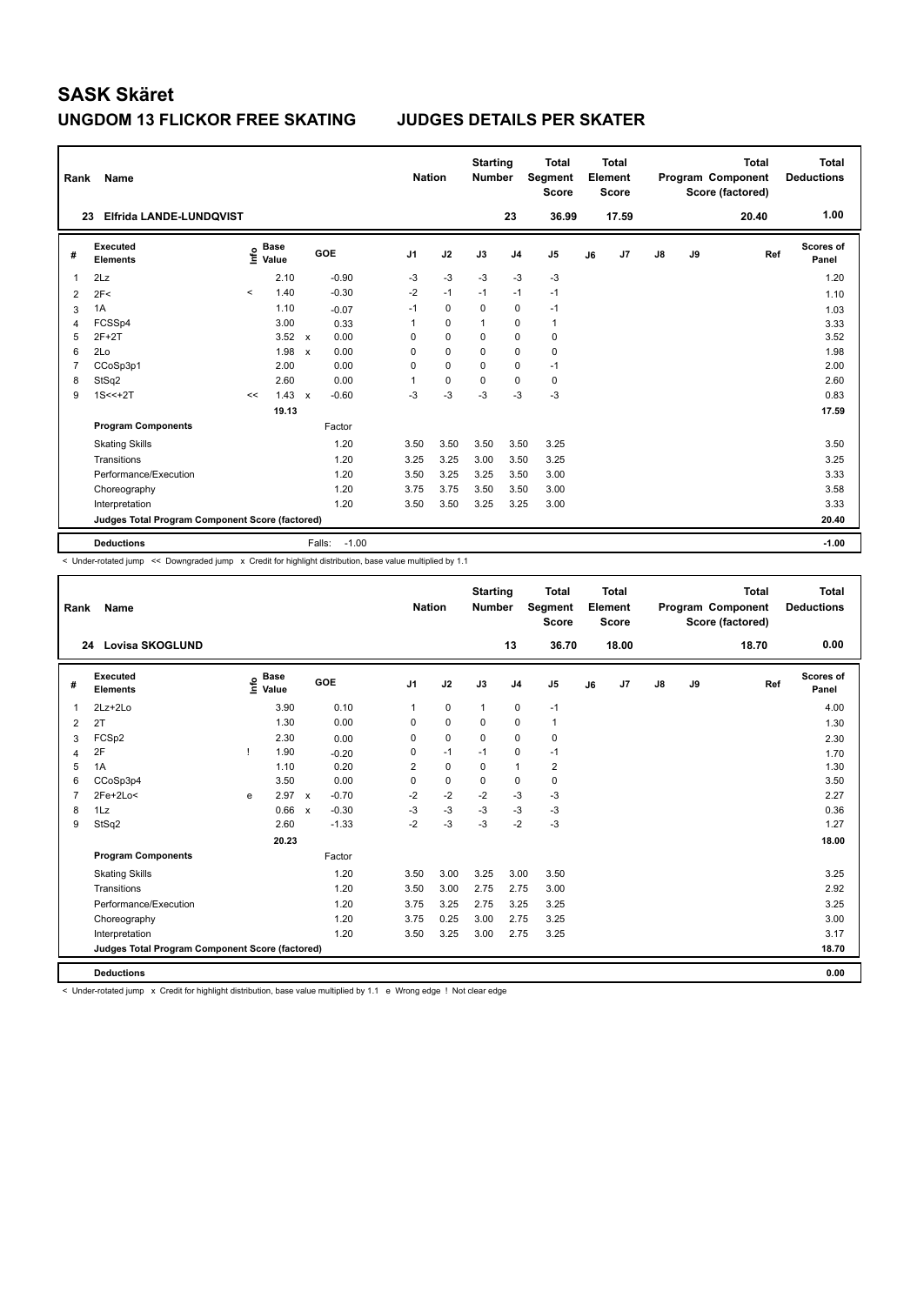| Rank           | Name                                            |         |                                  |              |         |                | <b>Nation</b> | <b>Starting</b><br><b>Number</b> |                | <b>Total</b><br>Segment<br><b>Score</b> |    | Total<br>Element<br><b>Score</b> |               |    | <b>Total</b><br>Program Component<br>Score (factored) | Total<br><b>Deductions</b> |
|----------------|-------------------------------------------------|---------|----------------------------------|--------------|---------|----------------|---------------|----------------------------------|----------------|-----------------------------------------|----|----------------------------------|---------------|----|-------------------------------------------------------|----------------------------|
|                | <b>Isabel LUNDQVIST</b><br>25                   |         |                                  |              |         |                |               |                                  | 1              | 33.97                                   |    | 18.77                            |               |    | 15.20                                                 | 0.00                       |
| #              | <b>Executed</b><br><b>Elements</b>              |         | <b>Base</b><br>e Base<br>⊆ Value |              | GOE     | J <sub>1</sub> | J2            | J3                               | J <sub>4</sub> | J5                                      | J6 | J7                               | $\mathsf{J}8$ | J9 | Ref                                                   | <b>Scores of</b><br>Panel  |
| 1              | 1A                                              |         | 1.10                             |              | 0.00    | 1              | $\mathbf 0$   | $\Omega$                         | $\mathbf 0$    | $\pmb{0}$                               |    |                                  |               |    |                                                       | 1.10                       |
| $\overline{2}$ | 2Lz                                             | -1      | 2.10                             |              | $-0.30$ | $-1$           | $-1$          | $-1$                             | $-1$           | $-1$                                    |    |                                  |               |    |                                                       | 1.80                       |
| 3              | 2F                                              |         | 1.90                             |              | $-0.60$ | $-2$           | $-2$          | $-2$                             | $-2$           | $-3$                                    |    |                                  |               |    |                                                       | 1.30                       |
| 4              | $2Lo+2T$                                        |         | 3.10                             |              | $-0.30$ | $-1$           | $-1$          | $-1$                             | $-1$           | $-1$                                    |    |                                  |               |    |                                                       | 2.80                       |
| 5              | FCSSp3                                          |         | 2.60                             |              | $-0.30$ | $-1$           | $-1$          | $-1$                             | $-1$           | $-1$                                    |    |                                  |               |    |                                                       | 2.30                       |
| 6              | StSq2                                           |         | 2.60                             |              | $-0.50$ | $-1$           | $\mathbf 0$   | $-1$                             | $-1$           | $-1$                                    |    |                                  |               |    |                                                       | 2.10                       |
| $\overline{7}$ | $2S+2T<$                                        | $\prec$ | 2.42                             | $\mathsf{x}$ | $-0.53$ | $-2$           | $-2$          | $-3$                             | $-3$           | $-3$                                    |    |                                  |               |    |                                                       | 1.89                       |
| 8              | 2Lo                                             |         | 1.98                             | $\mathbf x$  | 0.00    | 0              | $\Omega$      | $\Omega$                         | $\Omega$       | 0                                       |    |                                  |               |    |                                                       | 1.98                       |
| 9              | CCoSp3p4                                        |         | 3.50                             |              | 0.00    | 0              | 0             | 0                                | 0              | $\pmb{0}$                               |    |                                  |               |    |                                                       | 3.50                       |
|                |                                                 |         | 21.30                            |              |         |                |               |                                  |                |                                         |    |                                  |               |    |                                                       | 18.77                      |
|                | <b>Program Components</b>                       |         |                                  |              | Factor  |                |               |                                  |                |                                         |    |                                  |               |    |                                                       |                            |
|                | <b>Skating Skills</b>                           |         |                                  |              | 1.20    | 3.25           | 2.50          | 2.75                             | 2.50           | 2.75                                    |    |                                  |               |    |                                                       | 2.67                       |
|                | Transitions                                     |         |                                  |              | 1.20    | 2.75           | 2.50          | 2.00                             | 2.25           | 2.25                                    |    |                                  |               |    |                                                       | 2.33                       |
|                | Performance/Execution                           |         |                                  |              | 1.20    | 3.00           | 2.50          | 2.50                             | 2.75           | 2.50                                    |    |                                  |               |    |                                                       | 2.58                       |
|                | Choreography                                    |         |                                  |              | 1.20    | 3.00           | 2.75          | 2.75                             | 2.50           | 2.50                                    |    |                                  |               |    |                                                       | 2.67                       |
|                | Interpretation                                  |         |                                  |              | 1.20    | 2.75           | 2.25          | 2.50                             | 2.50           | 2.25                                    |    |                                  |               |    |                                                       | 2.42                       |
|                | Judges Total Program Component Score (factored) |         |                                  |              |         |                |               |                                  |                |                                         |    |                                  |               |    |                                                       | 15.20                      |
|                | <b>Deductions</b>                               |         |                                  |              |         |                |               |                                  |                |                                         |    |                                  |               |    |                                                       | 0.00                       |

< Under-rotated jump x Credit for highlight distribution, base value multiplied by 1.1 ! Not clear edge

| Rank           | Name                                            |      |                      |                           |         |                | <b>Nation</b> | <b>Starting</b><br><b>Number</b> |                | <b>Total</b><br><b>Segment</b><br><b>Score</b> |    | Total<br>Element<br><b>Score</b> |               |    | <b>Total</b><br>Program Component<br>Score (factored) | <b>Total</b><br><b>Deductions</b> |
|----------------|-------------------------------------------------|------|----------------------|---------------------------|---------|----------------|---------------|----------------------------------|----------------|------------------------------------------------|----|----------------------------------|---------------|----|-------------------------------------------------------|-----------------------------------|
| 26             | <b>Marion RÖNNEBRO</b>                          |      |                      |                           |         |                |               |                                  | 9              | 33.57                                          |    | 16.27                            |               |    | 17.30                                                 | 0.00                              |
| #              | <b>Executed</b><br><b>Elements</b>              | ١nfo | <b>Base</b><br>Value | GOE                       |         | J <sub>1</sub> | J2            | J3                               | J <sub>4</sub> | J <sub>5</sub>                                 | J6 | J7                               | $\mathsf{J}8$ | J9 | Ref                                                   | <b>Scores of</b><br>Panel         |
| $\mathbf{1}$   | 2Lz                                             |      | 2.10                 |                           | $-0.90$ | $-3$           | $-3$          | $-3$                             | $-3$           | $-3$                                           |    |                                  |               |    |                                                       | 1.20                              |
| 2              | 2Fe                                             | e    | 1.40                 |                           | $-0.60$ | $-2$           | $-2$          | $-2$                             | $-2$           | $-3$                                           |    |                                  |               |    |                                                       | 0.80                              |
| 3              | $2Lo+2T$                                        |      | 3.10                 |                           | 0.00    | 0              | $\mathbf 0$   | 0                                | $\mathbf 0$    | 0                                              |    |                                  |               |    |                                                       | 3.10                              |
| 4              | CCoSp2p4                                        |      | 3.00                 |                           | $-0.10$ | 0              | $\mathbf 0$   | $-2$                             | $\mathbf 0$    | $-1$                                           |    |                                  |               |    |                                                       | 2.90                              |
| 5              | 2Fe                                             | e    | 1.40                 |                           | $-0.60$ | $-2$           | $-2$          | $-2$                             | $-2$           | $-2$                                           |    |                                  |               |    |                                                       | 0.80                              |
| 6              | FSSp2                                           |      | 2.30                 |                           | $-0.20$ | $-1$           | $-2$          | $-1$                             | $\mathbf 0$    | $\mathbf 0$                                    |    |                                  |               |    |                                                       | 2.10                              |
| $\overline{7}$ | StSq1                                           |      | 1.80                 |                           | $-0.10$ | $\Omega$       | $\mathbf 0$   | $-1$                             | $\mathbf 0$    | $-2$                                           |    |                                  |               |    |                                                       | 1.70                              |
| 8              | $2S+2T$                                         |      | 2.86                 | $\boldsymbol{\mathsf{x}}$ | $-0.40$ | $-2$           | $-2$          | $-2$                             | $-2$           | $-3$                                           |    |                                  |               |    |                                                       | 2.46                              |
| 9              | 1A                                              |      | 1.21                 | $\boldsymbol{\mathsf{x}}$ | 0.00    | 0              | $\pmb{0}$     | $\mathbf 0$                      | $\mathbf 0$    | 0                                              |    |                                  |               |    |                                                       | 1.21                              |
|                |                                                 |      | 19.17                |                           |         |                |               |                                  |                |                                                |    |                                  |               |    |                                                       | 16.27                             |
|                | <b>Program Components</b>                       |      |                      |                           | Factor  |                |               |                                  |                |                                                |    |                                  |               |    |                                                       |                                   |
|                | <b>Skating Skills</b>                           |      |                      |                           | 1.20    | 3.25           | 3.00          | 2.75                             | 3.25           | 2.75                                           |    |                                  |               |    |                                                       | 3.00                              |
|                | Transitions                                     |      |                      |                           | 1.20    | 2.75           | 2.75          | 2.50                             | 2.75           | 2.50                                           |    |                                  |               |    |                                                       | 2.67                              |
|                | Performance/Execution                           |      |                      |                           | 1.20    | 3.00           | 3.00          | 2.50                             | 3.25           | 2.75                                           |    |                                  |               |    |                                                       | 2.92                              |
|                | Choreography                                    |      |                      |                           | 1.20    | 3.25           | 3.00          | 3.00                             | 3.00           | 2.75                                           |    |                                  |               |    |                                                       | 3.00                              |
|                | Interpretation                                  |      |                      |                           | 1.20    | 3.00           | 2.75          | 2.75                             | 3.00           | 2.50                                           |    |                                  |               |    |                                                       | 2.83                              |
|                | Judges Total Program Component Score (factored) |      |                      |                           |         |                |               |                                  |                |                                                |    |                                  |               |    |                                                       | 17.30                             |
|                | <b>Deductions</b>                               |      |                      |                           |         |                |               |                                  |                |                                                |    |                                  |               |    |                                                       | 0.00                              |

x Credit for highlight distribution, base value multiplied by 1.1 e Wrong edge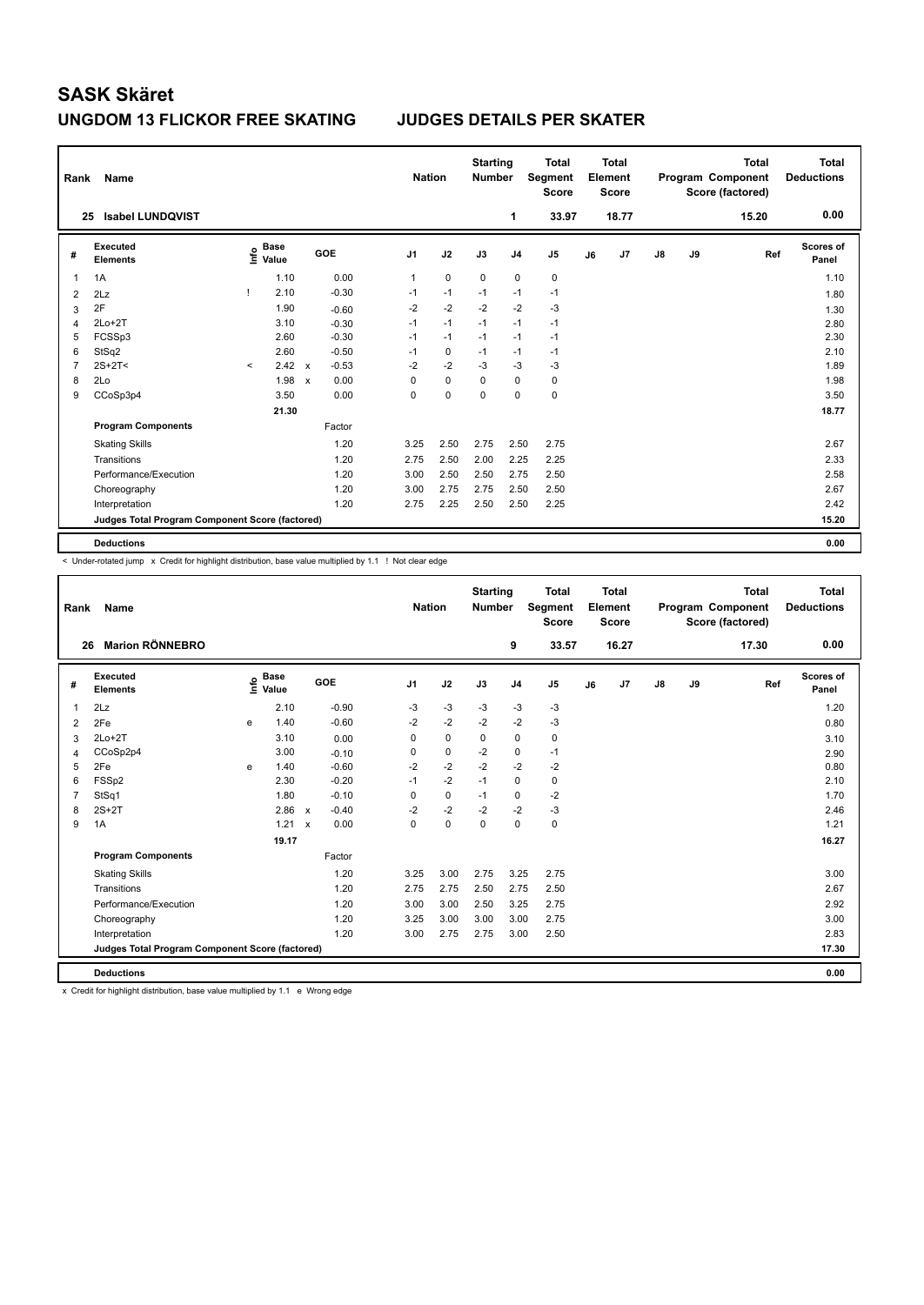### **UNGDOM 13 FLICKOR FREE SKATING JUDGES DETAILS PER SKATER**

|   | Rank<br>Name                                    |    |                                  |                           |                   |                | <b>Nation</b> |             | <b>Starting</b><br><b>Number</b> | <b>Total</b><br>Segment<br><b>Score</b> | <b>Total</b><br>Element<br><b>Score</b> |       |    |    | <b>Total</b><br>Program Component<br>Score (factored) | Total<br><b>Deductions</b> |
|---|-------------------------------------------------|----|----------------------------------|---------------------------|-------------------|----------------|---------------|-------------|----------------------------------|-----------------------------------------|-----------------------------------------|-------|----|----|-------------------------------------------------------|----------------------------|
|   | Sofja MILLEANDER<br>27                          |    |                                  |                           |                   |                |               |             | 10                               | 31.65                                   |                                         | 16.75 |    |    | 15.90                                                 | 1.00                       |
| # | Executed<br><b>Elements</b>                     |    | <b>Base</b><br>e Base<br>⊆ Value |                           | GOE               | J <sub>1</sub> | J2            | J3          | J <sub>4</sub>                   | J <sub>5</sub>                          | J6                                      | J7    | J8 | J9 | Ref                                                   | Scores of<br>Panel         |
| 1 | FCSSp3                                          |    | 2.60                             |                           | $-0.10$           | $-1$           | $-1$          | $\mathbf 0$ | $\mathbf 0$                      | $\pmb{0}$                               |                                         |       |    |    |                                                       | 2.50                       |
| 2 | 2F                                              | -1 | 1.90                             |                           | $-0.20$           | 0              | $\mathbf 0$   | $-1$        | $-1$                             | $-1$                                    |                                         |       |    |    |                                                       | 1.70                       |
| 3 | $2Lo+2T$                                        |    | 3.10                             |                           | 0.00              | 0              | $\mathbf 0$   | $\Omega$    | $\mathbf 0$                      | 0                                       |                                         |       |    |    |                                                       | 3.10                       |
| 4 | $1Lz+1T$                                        |    | 1.00                             |                           | $-0.10$           | $-1$           | 0             | $-1$        | $-1$                             | $-1$                                    |                                         |       |    |    |                                                       | 0.90                       |
| 5 | StSq2                                           |    | 2.60                             |                           | $-0.33$           | $-1$           | $\mathbf 0$   | $-1$        | $\mathbf 0$                      | $-1$                                    |                                         |       |    |    |                                                       | 2.27                       |
| 6 | CCoSp2p3                                        |    | 2.50                             |                           | $-0.10$           | $-1$           | $\Omega$      | $-1$        | 0                                | 0                                       |                                         |       |    |    |                                                       | 2.40                       |
| 7 | 1A                                              |    | 1.21                             | $\mathsf{x}$              | 0.07              | 1              | $\mathbf 0$   | $\mathbf 0$ | $\mathbf 0$                      | $\mathbf{1}$                            |                                         |       |    |    |                                                       | 1.28                       |
| 8 | 2Lz                                             |    | 2.31                             | $\boldsymbol{\mathsf{x}}$ | $-0.90$           | $-3$           | $-3$          | $-3$        | $-3$                             | $-3$                                    |                                         |       |    |    |                                                       | 1.41                       |
| 9 | 2F                                              | -1 | 2.09                             | $\boldsymbol{\mathsf{x}}$ | $-0.90$           | $-3$           | $-3$          | $-3$        | $-3$                             | $-3$                                    |                                         |       |    |    |                                                       | 1.19                       |
|   |                                                 |    | 19.31                            |                           |                   |                |               |             |                                  |                                         |                                         |       |    |    |                                                       | 16.75                      |
|   | <b>Program Components</b>                       |    |                                  |                           | Factor            |                |               |             |                                  |                                         |                                         |       |    |    |                                                       |                            |
|   | <b>Skating Skills</b>                           |    |                                  |                           | 1.20              | 3.00           | 3.00          | 3.00        | 3.00                             | 2.75                                    |                                         |       |    |    |                                                       | 3.00                       |
|   | Transitions                                     |    |                                  |                           | 1.20              | 2.75           | 2.25          | 2.50        | 2.50                             | 2.25                                    |                                         |       |    |    |                                                       | 2.42                       |
|   | Performance/Execution                           |    |                                  |                           | 1.20              | 2.50           | 2.75          | 2.75        | 2.75                             | 2.50                                    |                                         |       |    |    |                                                       | 2.67                       |
|   | Choreography                                    |    |                                  |                           | 1.20              | 2.75           | 2.75          | 2.75        | 3.00                             | 2.50                                    |                                         |       |    |    |                                                       | 2.75                       |
|   | Interpretation                                  |    |                                  |                           | 1.20              | 2.50           | 2.25          | 2.50        | 2.75                             | 2.25                                    |                                         |       |    |    |                                                       | 2.42                       |
|   | Judges Total Program Component Score (factored) |    |                                  |                           |                   |                |               |             |                                  |                                         |                                         |       |    |    |                                                       | 15.90                      |
|   | <b>Deductions</b>                               |    |                                  |                           | $-1.00$<br>Falls: |                |               |             |                                  |                                         |                                         |       |    |    |                                                       | $-1.00$                    |

x Credit for highlight distribution, base value multiplied by 1.1 ! Not clear edge

| Rank           | Name                                            |    |                                  |                           |         | <b>Nation</b>  |             | <b>Starting</b><br><b>Number</b> |                | <b>Total</b><br>Segment<br><b>Score</b> |    | Total<br>Element<br><b>Score</b> |    |    | <b>Total</b><br>Program Component<br>Score (factored) | <b>Total</b><br><b>Deductions</b> |
|----------------|-------------------------------------------------|----|----------------------------------|---------------------------|---------|----------------|-------------|----------------------------------|----------------|-----------------------------------------|----|----------------------------------|----|----|-------------------------------------------------------|-----------------------------------|
| 28             | <b>Alicia STRANDBORG</b>                        |    |                                  |                           |         |                |             |                                  | 4              | 31.09                                   |    | 14.79                            |    |    | 16.30                                                 | 0.00                              |
| #              | Executed<br><b>Elements</b>                     |    | <b>Base</b><br>e Base<br>E Value |                           | GOE     | J <sub>1</sub> | J2          | J3                               | J <sub>4</sub> | J <sub>5</sub>                          | J6 | J <sub>7</sub>                   | J8 | J9 | Ref                                                   | <b>Scores of</b><br>Panel         |
| 1              | 2F                                              |    | 1.90                             |                           | 0.00    | 0              | $\mathbf 0$ | $-1$                             | $\mathbf 0$    | 0                                       |    |                                  |    |    |                                                       | 1.90                              |
| 2              | 2S                                              |    | 1.30                             |                           | 0.00    | 0              | $\mathbf 0$ | 0                                | 0              | 0                                       |    |                                  |    |    |                                                       | 1.30                              |
| 3              | FCSSp2V                                         |    | 1.60                             |                           | 0.00    | 0              | $\mathbf 0$ | $\mathbf 0$                      | $\mathbf 0$    | $-1$                                    |    |                                  |    |    |                                                       | 1.60                              |
| 4              | 1A                                              |    | 1.10                             |                           | 0.00    | 0              | $\mathbf 0$ | $\Omega$                         | $\Omega$       | 0                                       |    |                                  |    |    |                                                       | 1.10                              |
| 5              | 2S<<                                            | << | 0.40                             |                           | $-0.30$ | $-3$           | $-3$        | $-3$                             | $-3$           | $-3$                                    |    |                                  |    |    |                                                       | 0.10                              |
| 6              | $1A+2Lo$                                        |    | 3.19                             | $\mathbf x$               | $-0.60$ | $-2$           | $-2$        | $-2$                             | $-2$           | $-2$                                    |    |                                  |    |    |                                                       | 2.59                              |
| $\overline{7}$ | $1F+1Lo$                                        |    | 1.10                             | $\boldsymbol{\mathsf{x}}$ | $-0.07$ | $-1$           | $\mathbf 0$ | $\mathbf 0$                      | $-1$           | $-1$                                    |    |                                  |    |    |                                                       | 1.03                              |
| 8              | StSq2                                           |    | 2.60                             |                           | $-0.33$ | $-1$           | $\mathbf 0$ | $-1$                             | $-1$           | 0                                       |    |                                  |    |    |                                                       | 2.27                              |
| 9              | CCoSp3p3                                        |    | 3.00                             |                           | $-0.10$ | 0              | $\mathbf 0$ | $-1$                             | $-1$           | 0                                       |    |                                  |    |    |                                                       | 2.90                              |
|                |                                                 |    | 16.19                            |                           |         |                |             |                                  |                |                                         |    |                                  |    |    |                                                       | 14.79                             |
|                | <b>Program Components</b>                       |    |                                  |                           | Factor  |                |             |                                  |                |                                         |    |                                  |    |    |                                                       |                                   |
|                | <b>Skating Skills</b>                           |    |                                  |                           | 1.20    | 3.25           | 3.00        | 2.50                             | 2.50           | 2.50                                    |    |                                  |    |    |                                                       | 2.67                              |
|                | Transitions                                     |    |                                  |                           | 1.20    | 2.75           | 3.00        | 2.50                             | 2.50           | 2.50                                    |    |                                  |    |    |                                                       | 2.58                              |
|                | Performance/Execution                           |    |                                  |                           | 1.20    | 3.00           | 3.25        | 2.75                             | 2.75           | 2.75                                    |    |                                  |    |    |                                                       | 2.83                              |
|                | Choreography                                    |    |                                  |                           | 1.20    | 3.25           | 3.00        | 2.75                             | 2.75           | 2.75                                    |    |                                  |    |    |                                                       | 2.83                              |
|                | Interpretation                                  |    |                                  |                           | 1.20    | 2.75           | 3.00        | 2.50                             | 2.50           | 2.75                                    |    |                                  |    |    |                                                       | 2.67                              |
|                | Judges Total Program Component Score (factored) |    |                                  |                           |         |                |             |                                  |                |                                         |    |                                  |    |    |                                                       | 16.30                             |
|                | <b>Deductions</b>                               |    |                                  |                           |         |                |             |                                  |                |                                         |    |                                  |    |    |                                                       | 0.00                              |

<< Downgraded jump x Credit for highlight distribution, base value multiplied by 1.1